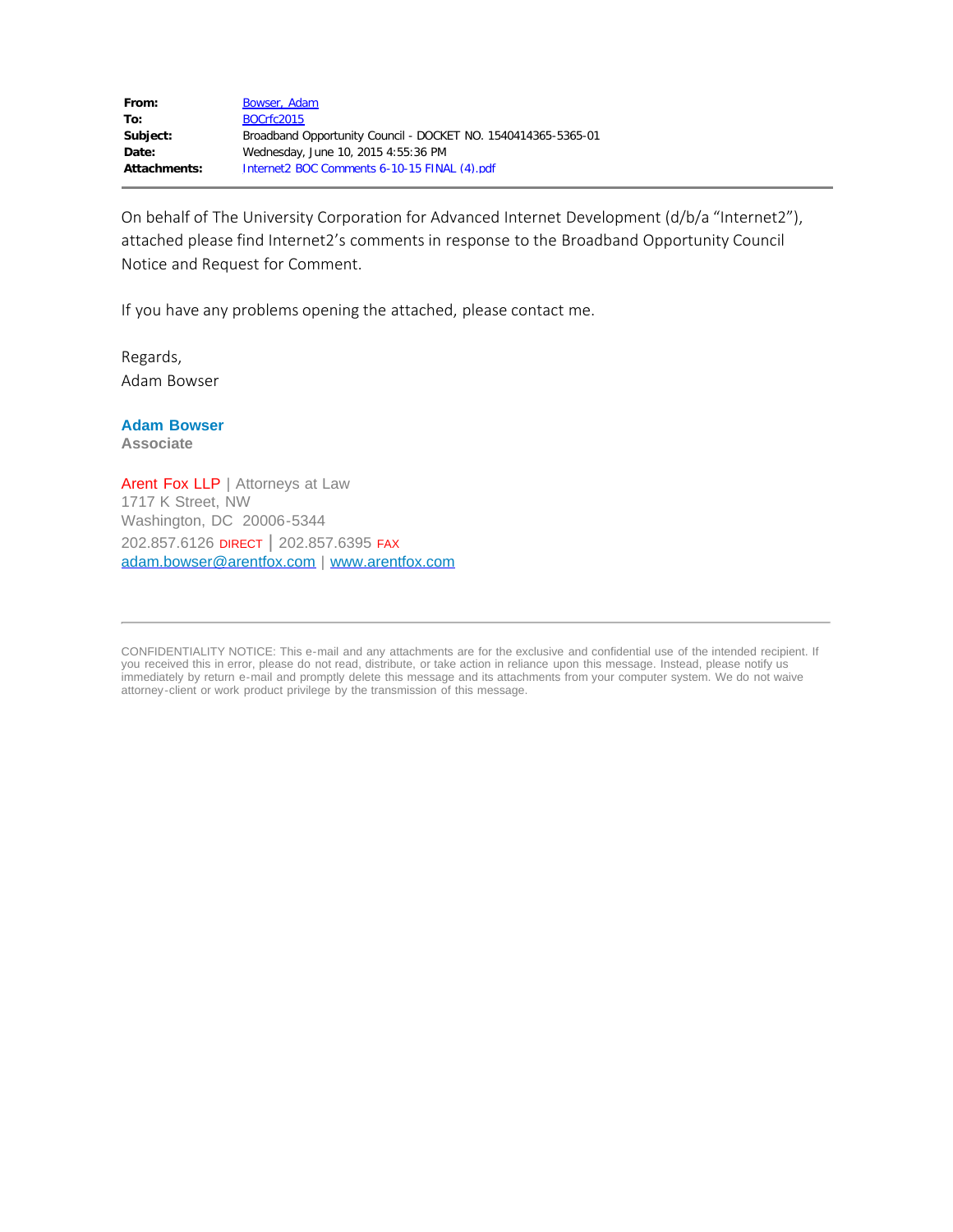#### **BEFORE THE DEPARTMENT OF AGRICULTURE – RURAL UTILITIES SERVICE AND THE DEPARTMENT OF COMMERCE – NATIONAL TELECOMMUNICATIONS AND INFORMATION ADMINISTRATION**

**Broadband Opportunity Council Notice And Request For Comment**

**DOCKET NO. 1540414365-5365-01**

#### **COMMENTS OF INTERNET2**

**John S. Morabito Danielle N. Rodier Internet2 1150 18th Street, NW Suite 900 Washington, DC 20036**

**Alan G. Fishel Adam D. Bowser Arent Fox LLP 1717 K Street NW Washington, DC 20036** *Counsel for Internet2*

**Dated: June 10, 2015**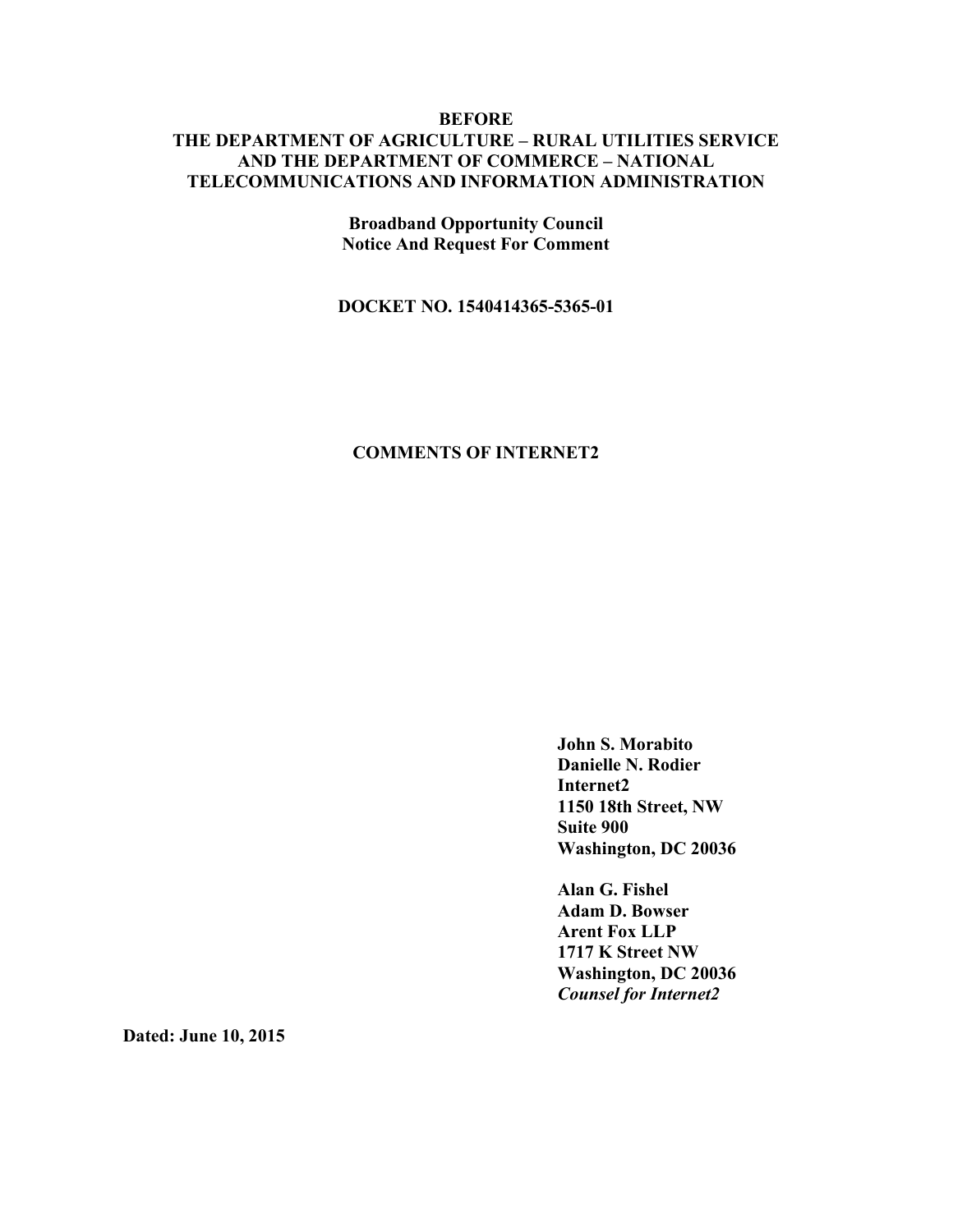## **TABLE OF CONTENTS**

| $\mathbf{I}$ . | The higher education community has a vested interest in broadband deployment to all                                                                                            |  |
|----------------|--------------------------------------------------------------------------------------------------------------------------------------------------------------------------------|--|
|                | A. Higher education institutions are at the forefront of cutting-edge uses for broadband<br>by some of the most intense broadband users in the country, including researchers, |  |
|                | B. Higher education institutions are vital to helping the U.S. achieve its broadband                                                                                           |  |
|                | C. The best practices adopted by Internet2 and other research and education network                                                                                            |  |
| II.            | The Council should establish policies and programs that prioritize broadband                                                                                                   |  |
|                | A. The Council should support broadband networks that offer unrestrained bandwidth                                                                                             |  |
|                | B. The broadband networks of the future should offer sufficient quality and reliability.16                                                                                     |  |
| III.           | The Council should support a forward-looking approach to the nation's broadband<br>policies that prioritizes next-generation infrastructure and ensures that the country       |  |
|                | A. Agencies that are involved in funding broadband projects should permit funding for<br>broadband infrastructure projects by consortia and public-private partnerships 20     |  |
|                | B. Agencies sponsoring research and development activities and programs should ensure                                                                                          |  |
|                | C. The Council should encourage U.S. leadership and investments to establish a shared                                                                                          |  |
|                | D. The Council should facilitate increased coordination among U.S. federal agencies in                                                                                         |  |
| IV.            | The Council should support the development of a nationwide network performance                                                                                                 |  |
|                |                                                                                                                                                                                |  |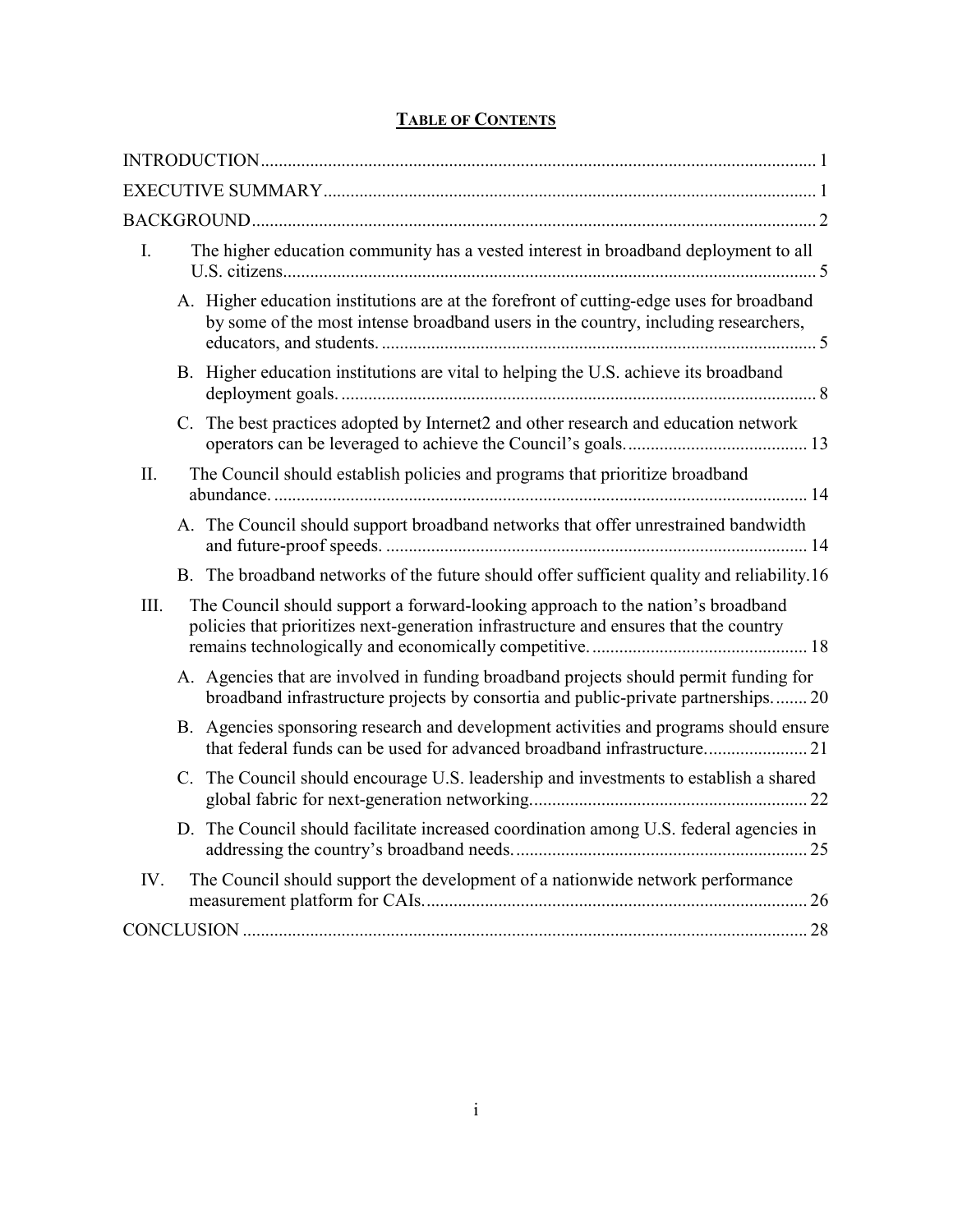#### **Introduction**

The University Corporation for Advanced Internet Development (d/b/a "Internet2") submits these comments in response to the Notice and Request for Comment ("Notice") issued by the Rural Utilities Service ("RUS") and the National Telecommunications and Information Administration ("NTIA") regarding the Broadband Opportunity Council ("Council").<sup>1</sup> The Notice raises a host of broadband issues, including modernizing federal regulations, promoting broadband deployment and adoption, and measuring broadband availability, adoption, and speeds.<sup>2</sup> As discussed below, Internet2 supports the Council's Notice and encourages it to incorporate the views of the research and education ("R&E") community into its efforts.

#### **Executive Summary**

Internet2 respectfully submits that, as the country's premier National Research and Education Network ("NREN"), it is in a unique position to assist the Council's overarching goal of expanding the deployment of next-generation broadband to all Americans. The R&E community as a whole, including higher education, not only includes some of the most demanding Internet users in the country, but it has been at the forefront of developing the Internet into the most transformative technology of modern times. Because this community supports institutions of higher learning, which are such a vital part of the U.S. economy, it has a vested interest in helping to expand access to next-generation broadband services to support R&E. In addition, if higher education is going to continue to provide lifelong education to students, it will have to supplement its traditional teaching approaches with online learning. To do that successfully, higher education must reach students at home and at work with media-rich materials, which it can only accomplish through high-speed broadband networks.

Available at http://www.ntia.doc.gov/files/ntia/publications/fr\_boc\_notice\_and\_rfc\_4-29-15.pdf ("Notice").

<sup>2</sup> *See* Notice, Questions B and H.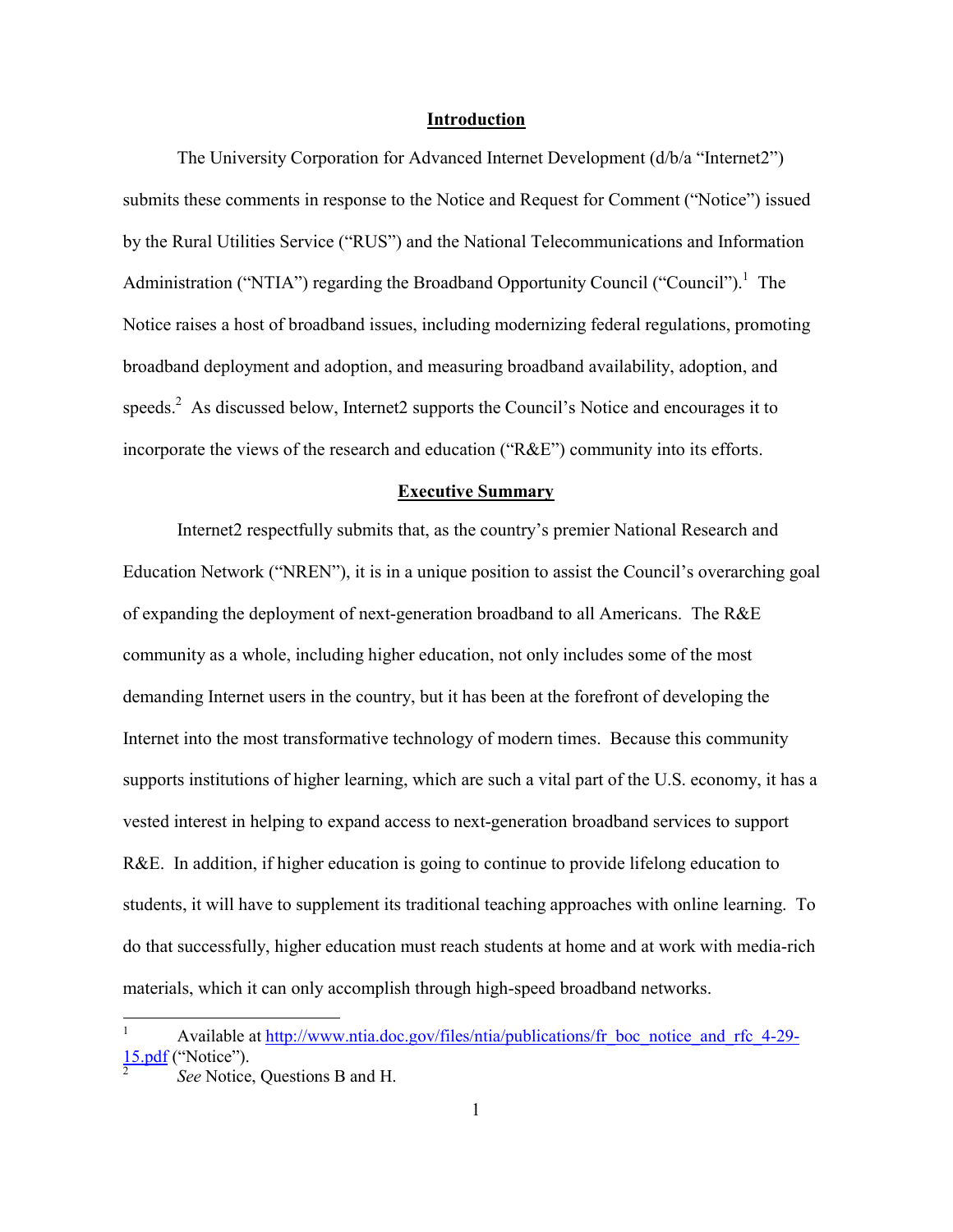Given that the R&E community and the Council share the same objectives, as detailed below, Internet2 focuses its comments on the following three recommendations to assist the Council in its goals.

First, Internet2 recommends that the Council adopt policies that prioritize broadband abundance, specifically striving for network speeds in excess of 1 Gbps and networks that incorporate sufficient quality and reliability of service. As opportunities for global scientific research, increased delivery of government services online, and interactive digital learning continue to expand, Americans must have access to broadband service that keeps pace with new application demands to take advantage of these opportunities.

Second, the Council should adopt a forward-looking approach to U.S. broadband policies by supporting investments in infrastructure both domestically and globally. In developing these policies, the Council should address the limited coordination between the constituent agencies of the Council to avoid duplication of effort and to expand the level of coordination between the U.S. government and foreign governments and organizations regarding next-generation global network architecture. Additional American leadership and engagement is needed now to ensure that our country remains technologically and economically competitive far into the future.

Finally, Internet2 addresses the current need for the Council to support the development and deployment of a network performance measurement platform designed specifically for community anchor institutions ("CAIs"). Such a tool, among other things, will help national and local policymakers determine where best to devote scarce resources.

#### **Background**

Internet2 is a member-owned, not-for-profit corporation founded in 1996 by the nation's leading higher education institutions. Today, Internet2 has grown to more than 476 members,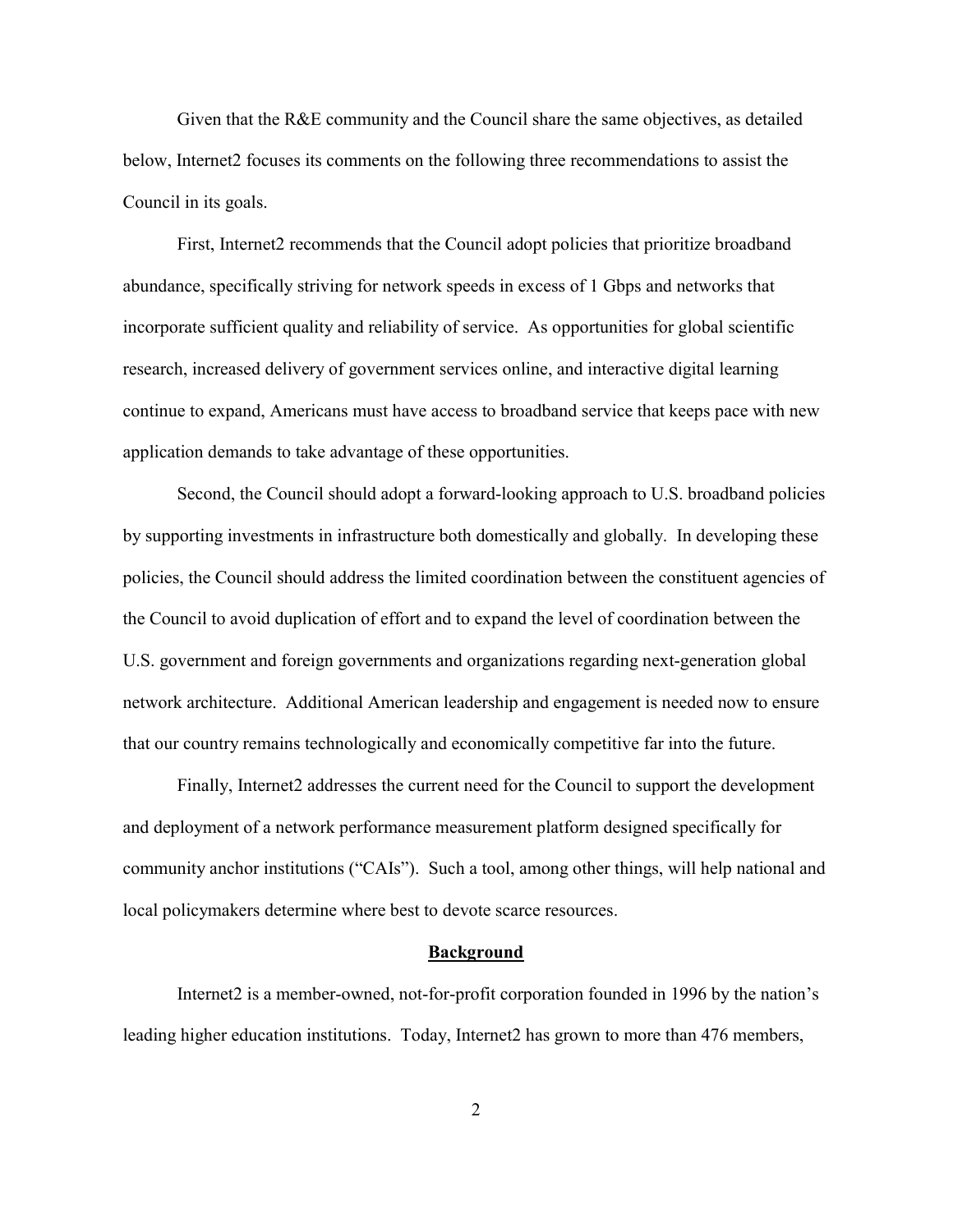including more than 282 research universities, government agencies and laboratories, private companies, and regional networks that provide advanced networking to a wide range of universities, government agencies, and CAIs. Through its position as the country's premier NREN, Internet2 promotes the next-generation R&E missions of its members by providing pioneering network capabilities and unique opportunities for cross-collaboration to develop innovative solutions to common technology challenges.

Internet2 has tremendous experience installing and managing next-generation broadband infrastructure, including having completed a \$62.5 million Broadband Technology Opportunities Program ("BTOP") project. This project, funded by NTIA, helped to fulfill the recommendation of the National Broadband Plan that government agencies work with the R&E community to facilitate a "'Unified Community Anchor Network,' that would support and assist anchor institutions in obtaining and utilizing broadband connectivity.<sup>33</sup> Today, with this infrastructure in place, Internet2 serves as the backbone for state and regional networks that interconnect more than 93,000 CAIs throughout the country.<sup>4</sup>

Internet2 owns and operates a premier advanced national network infrastructure and identity management framework that serves a variety of constituencies within the R&E community. Using the latest generation of optical transport equipment, the Internet2 Network supports native 100 Gigabit services with near-term potential of offering 200 and 400 Gigabit services. Additionally, the Internet2 Network has advanced Layer 2 services built on software defined networking ("SDN"), which allows users to optimize the network for their specific

<sup>3</sup> *Connecting America: The National Broadband Plan* at 154 (Rel. Mar. 16, 2010) ("NBP") available at http://www.broadband.gov/plan.

<sup>4</sup> Internet2's U.S. Unified Community Anchor Network program ("U.S. UCAN"), the outgrowth of its BTOP award, focuses on extending R&E network resources to all CAIs, thereby expanding access to, and ultimately adoption of, next-generation broadband.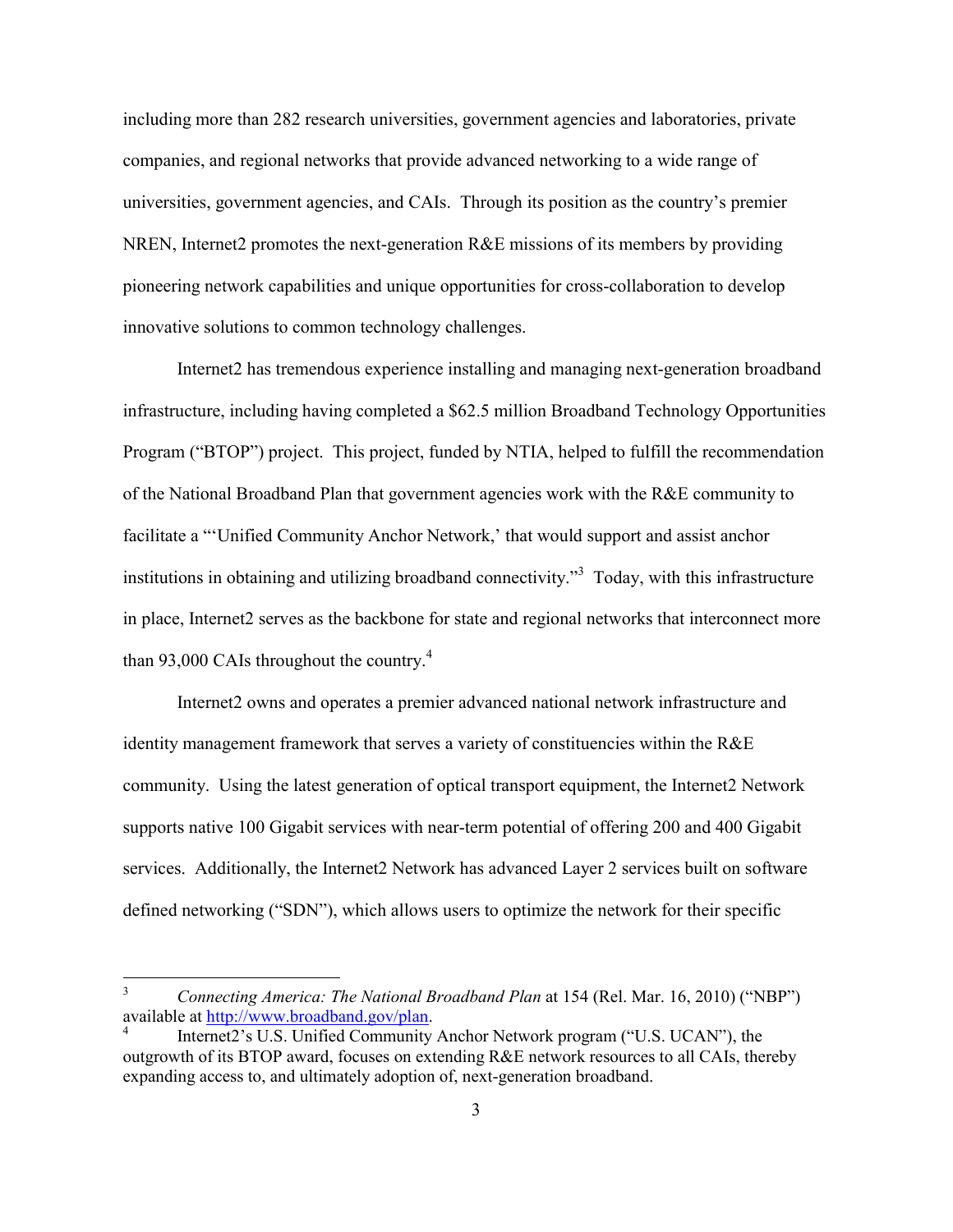application needs.<sup>5</sup> Internet2's current 8.8 Terabit capacity national network positions the Internet2 Network as one of the most advanced networks in the world. Internet2 has built its business models to encourage advanced applications to use bandwidth, eliminating per-unit billing systems in favor of investing in capacity in advance of demand. Internet2 also helps the R&E community select, develop, and deliver its own cloud and trust solutions through the NET+ program with commercial cloud service providers, maximizing the benefits of collaborative cloud environments and scale for academic institutions.

The Internet2 Network therefore is designed with intensive data users in mind. R&E networks, like the Internet2 Network and the networks operated by its state and regional partners, are uniquely designed and engineered to meet the needs of some of the most demanding Internet users in the country, namely scientists, academics, and researchers in the nation's leading academic and research institutions. These users have expectations that they can move massive amounts of data on demand, that the network will deliver a predictable throughput any time they offer a workload to the network, and that their network service provider will continuously expand the network to stay slightly ahead of the demand they are likely to generate.

Internet2's collaboration is extended not only by deep relationships with dozens of state and regional networks in the U.S. but also mission-driven networks in leading science agencies, such as the Department of Energy's ("DOE") Energy Sciences Network ("ESnet") and the National Oceanic and Atmospheric Administration's ("NOAA") science network, N-Wave. Internet2 also collaborates with federal agencies by providing network and membership services to the Department of Agriculture, National Institute of Standards and Technology, Centers for

<sup>5</sup> Internet2 has deployed the world's first SDN-based 100G network to reopen innovation in networking and ensure continued global leadership in the development of next-generation network technologies. This investment supports programs like the National Science Foundation Global Environment for Networking Innovations ("GENI") project and also provides a nationwide cyberinstrument to support scientists with data-intensive networking needs in the campus environment.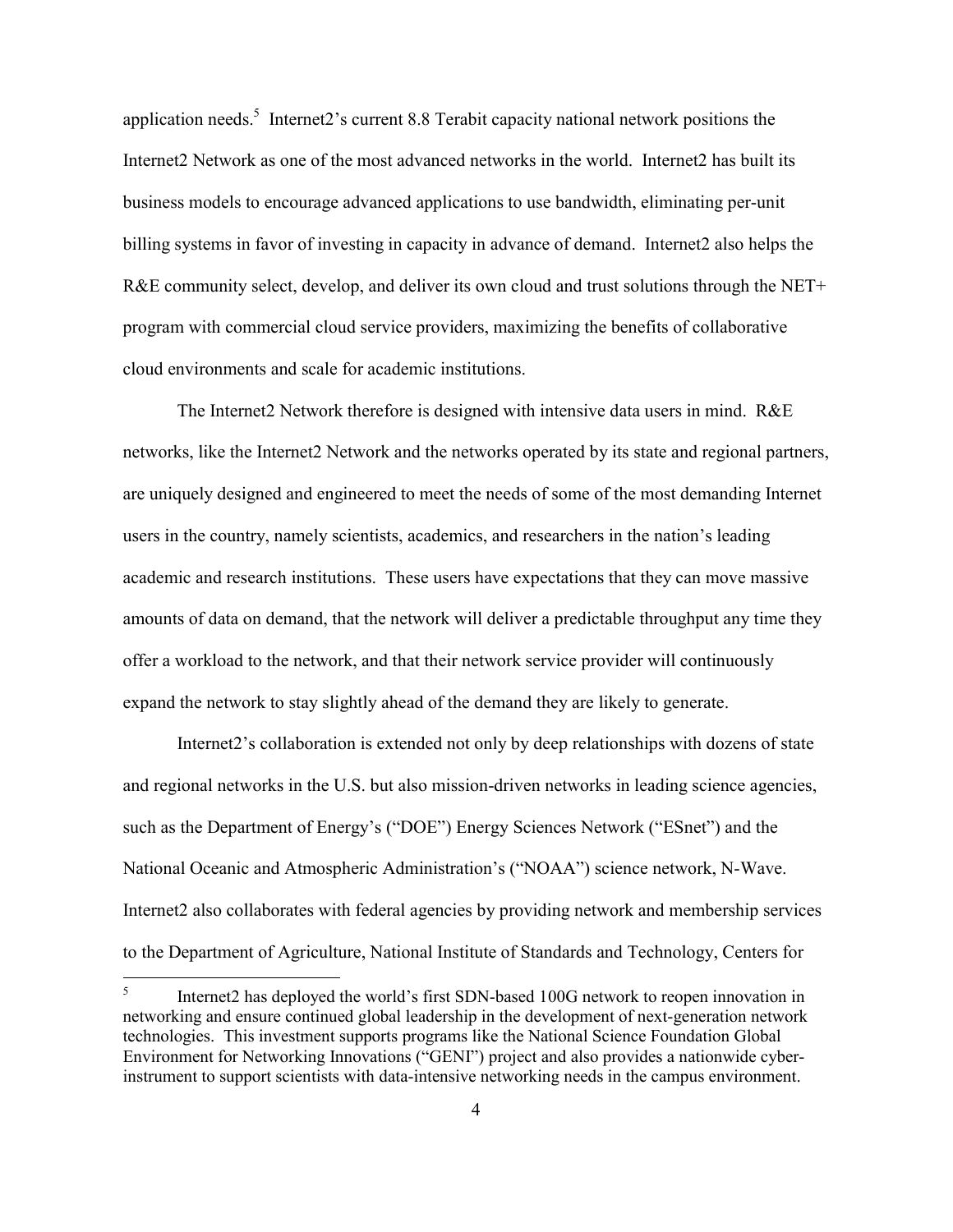Disease Control and Prevention, National Institutes of Health, the National Park Service, and other federal agencies.

Internet2 has played an integral role in the shift toward global R&E collaboration, which has necessitated a fundamental change in how scientists and network providers interact.<sup>6</sup> The global information-age economy was born from the substantial investments in R&E here in the U.S., and Internet2 continues to play an active role in expanding the reach of its R&E members on a global scale. In fact, Internet2 has relationships with more than 65 foreign regional networks. These relationships include peering agreements to exchange traffic, with the goal of advancing science, networking, and cooperation between the foreign regional networks and user communities they serve.

#### **I. The higher education community has a vested interest in broadband deployment to all U.S. citizens.**

### **A. Higher education institutions are at the forefront of cutting-edge uses for broadband by some of the most intense broadband users in the country, including researchers, educators, and students.**

Higher education institutions, as well as the R&E networks that support them, have played a seminal role in the creation, growth, and adoption of the Internet and the applications that have made it the most transformative technology in modern times.<sup>7</sup> The Advanced Research Projects Agency Network ("ARPANET"), the first real packet-switching computer network, was developed in 1969 primarily to foster communication between universities conducting high-tech military research and defense contractors. Then in the early 1980s, universities partnered with

<sup>6</sup> As one example, the Large Hadron Collider ("LHC") creates massive amounts of raw detector data that must be moved, stored, and processed in accordance with a highly distributed computing model. Internet2 worked with ESnet and US LHCNet, which provides transatlantic network connectivity from the LHC facility, to deploy networks with the bandwidth and capabilities to reliably transport multiple streams of 10 Gigabits of data per second. 7

*See* Notice, Questions D.16-17 (seeking comment on issues related to broadband adoption).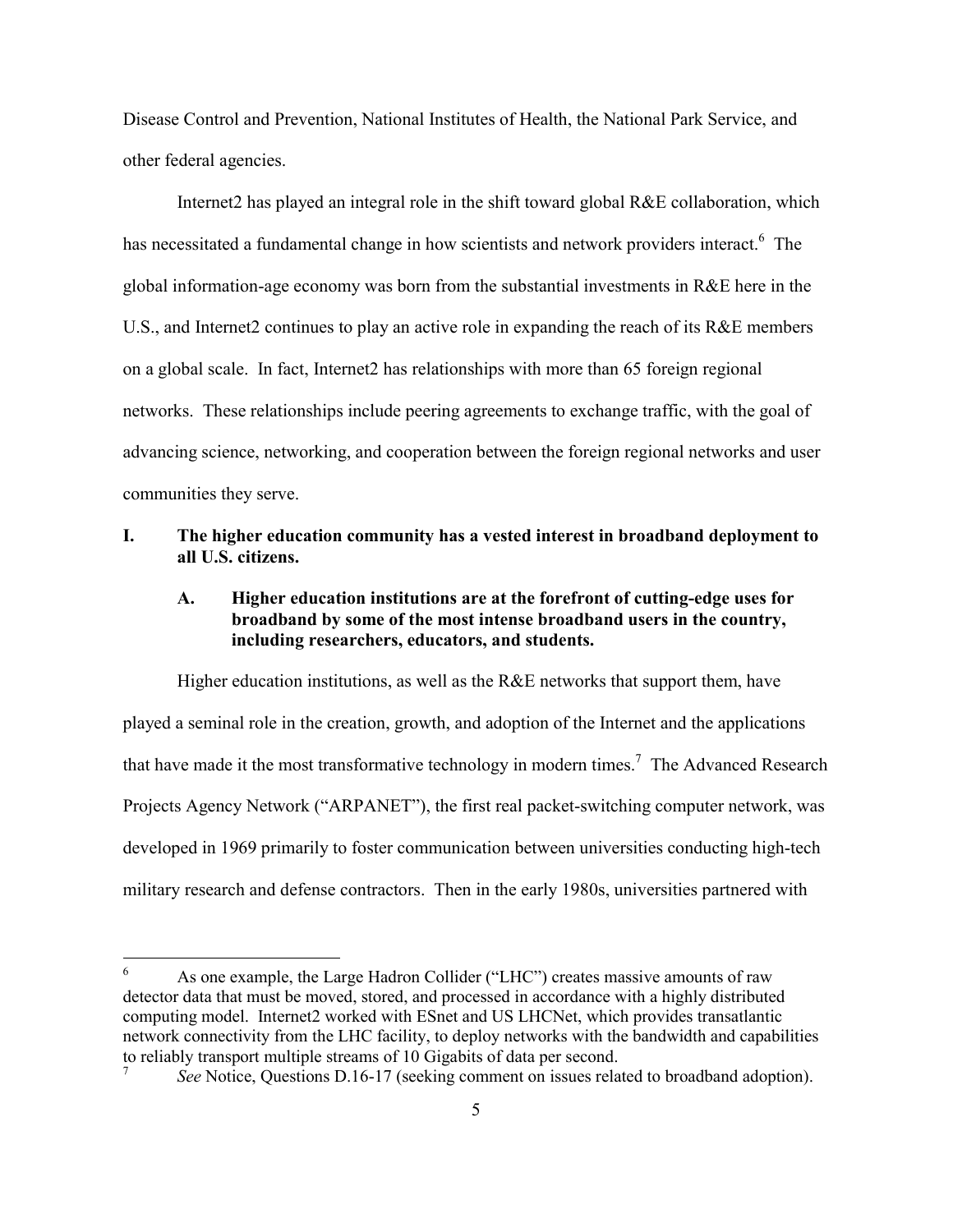the National Science Foundation ("NSF") to help create the Computer Science Network ("CSNET") and, later, NSFNET, which ultimately became the backbone of the Internet.

Since those early days, the R&E networking community has provided the platforms that created massive campus "innovation test beds" upon which campus network leaders and enterprising students developed some of the most influential Internet-based inventions. For example, Google (search) and Cisco (routers) started at Stanford University, Facebook (social media) at Harvard University, Twitter (social media) at New York University, and Akamai (network caching) at the Massachusetts Institute of Technology. Those are just a few of the developments in broadband applications and uses that have been discovered on U.S. campuses and then quickly deployed in the commercial Internet ecosystem. This, in turn, has led to the global transformation on which our current information-based economy is built.

At the research level, research universities currently perform more than 45 percent of all federally funded research. A key component to federally funded research is the information technology ("IT") and networking infrastructure supporting it – from high-performance computers ("HPC") processing enormous data sets to advanced gigabit networks transferring and combining the data sets for analysis. Just as laboratories and microscopes (and the corresponding utility costs involved in their operation) play a significant role in research and discovery, IT and advanced networking (and the corresponding infrastructure necessary for their operation) provide a foundation to promote scientific advancement. Moreover, major research campuses have recognized the growing trend of research involving large data file exchanges and remote collaboration requiring expanded broadband and interoperability on a global scale.<sup>8</sup>

R&E networks also have supported basic science discoveries, such as the global search for the Higgs Boson particle and enabling the Mars Rovers to be managed by researchers across the globe. Further, the next generation of global climate science research demands that network connectivity make a strategic shift to a system that is solely dedicated to that purpose. To that end,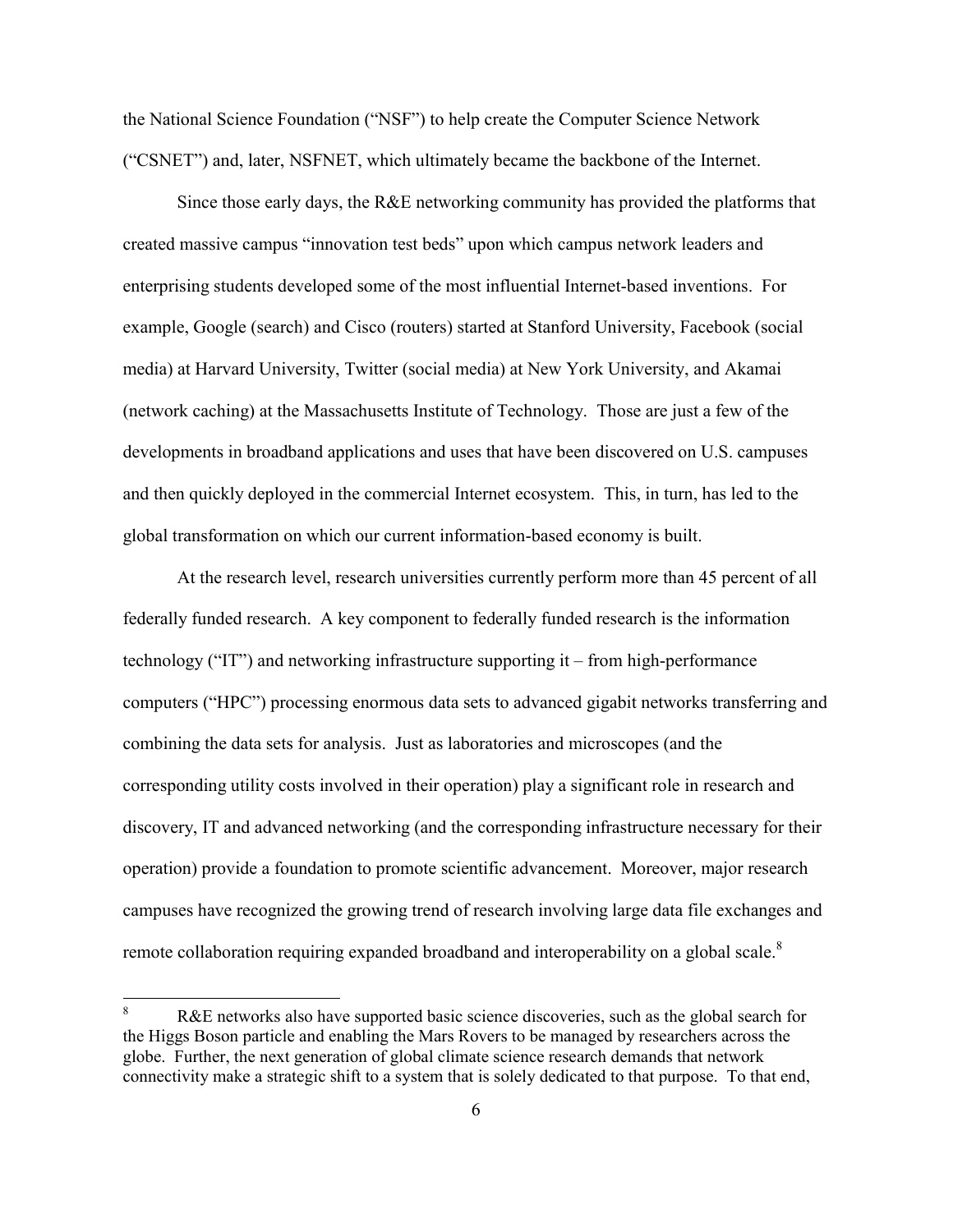As for students, the higher education community realizes that today's students are dependent on broadband services for their education long before they reach college and that helping them access broadband will ensure that they come into the higher education system with a full complement of the skills necessary for success. Indeed, the number of options available to schools and libraries through massive online open courses ("MOOCs") and other online learning resources continues to grow daily. Students with sufficient broadband capability can now interact directly with teachers renowned in their fields, remotely access advanced scientific equipment located at research universities, or listen to or perform live with a symphony performance across the country in real time.<sup>9</sup> This technological and collaborative paradigm enables knowledge and expertise to flow seamlessly between higher education institutions and schools and libraries by providing limitless opportunities to expand and strengthen learning experiences for all researchers and students, no matter where they are located. Internet2 supports these efforts through its K20 Initiative, which develops programs and partnerships designed to

since 2010, NOAA has partnered with Internet2 and its state and regional R&E networking partners to develop and deploy N-Wave, which serves to significantly enhance the capabilities of NOAA's researchers and their partners across the country. *See* N-Wave News at 4-5, available at http://noc.nwave.noaa.gov/uploads/a6/3d/a63d4dc0a90b80b507efa13e11411929/N-Wave-News-2- \_11.2013.pdf. N-Wave is built on a set of dedicated waves on the Internet2 Network that enable NOAA to provide dedicated, high-speed, and high-capacity connections between climate and weather researchers and NOAA's key high-performance computing sites across the nation. As NOAA itself indicates, the Internet2 Network "support[s] large data flows that allow the users – scientists, researchers, and others – to easily share computational resources regardless of location." *Id.* at 4. *See also* Comments of The University Corporation for Advanced Internet Development (d/b/a "Internet2") at 9-11 filed in response to *Telecommunications Assessment of the Arctic Region*, Department of Commerce, National Telecommunications and Information Administration, Docket No. 140925800-4800-01 (filed Nov. 3, 2014).

These opportunities also are possible for prominent American universities that are increasingly establishing campuses in Europe, China, Qatar, the United Arab Emirates and many other areas that are of geopolitical and economic interest to the United States.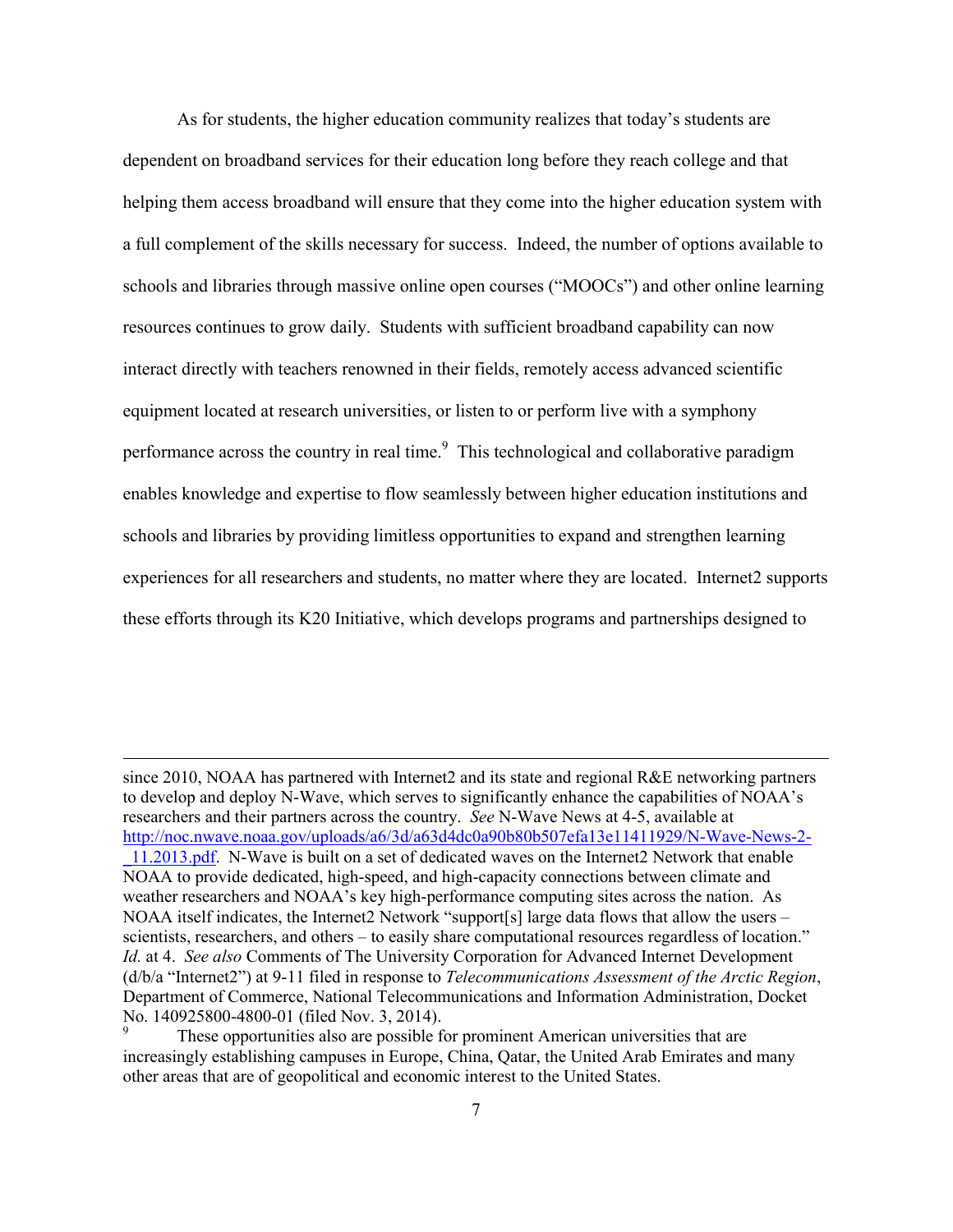leverage its advanced R&E networking infrastructure to deliver high-quality digital content and learning experiences to K-12 schools, public libraries, and other CAIs across the country.<sup>10</sup>

Increased broadband access and adoption will make these resources more readily available to more students. The possibilities for educational collaboration are endless and will greatly lower the costs of educating our students by allowing these experiences to take place right inside of the classroom, sometimes for hundreds or thousands of students at a time. Ultimately, by strengthening ties across the educational spectrum, we also strengthen our country's global economic competitiveness and leadership.

#### **B. Higher education institutions are vital to helping the U.S. achieve its broadband deployment goals.**

Increasing high-capacity broadband access and adoption has benefited both the economy as a whole, and the higher education community and its students in particular.<sup>11</sup> Indeed, the success of both the U.S. economy and the higher education community are inextricably interlinked. As the Department of the Treasury and the Department of Education recently concluded in a joint report regarding the "complex public-private market" for secondary education, "[h]igher education is a critical mechanism for socioeconomic advancement among

<sup>&</sup>lt;sup>10</sup> For example, the Presidential Primary Sources Project ("PPSP") is a program series developed by Internet2 in partnership with the National Park Service, Library of Congress, and National Archives and Records Administration Office of Presidential Libraries. At one event, students from across the country were able to participate in a real-time video conference with former President Jimmy Carter to discuss his contributions to the National Park System and his decision to protect more than 100 million acres of federal lands in Alaska while he was president. *See Nat'l Park Service Press Release*, President Carter to Share History of Alaskan National Parks, available at http://www.nps.gov/news/release.htm?id=1539.

See Notice, Question E.20 (seeking comment on what the federal government can do to assist state, local and tribal governments to access funding for broadband). As public research campuses are often among the biggest state employers and drivers of economic growth, the R&E community serves as a direct link between federal and state coordination with respect to broadband efforts.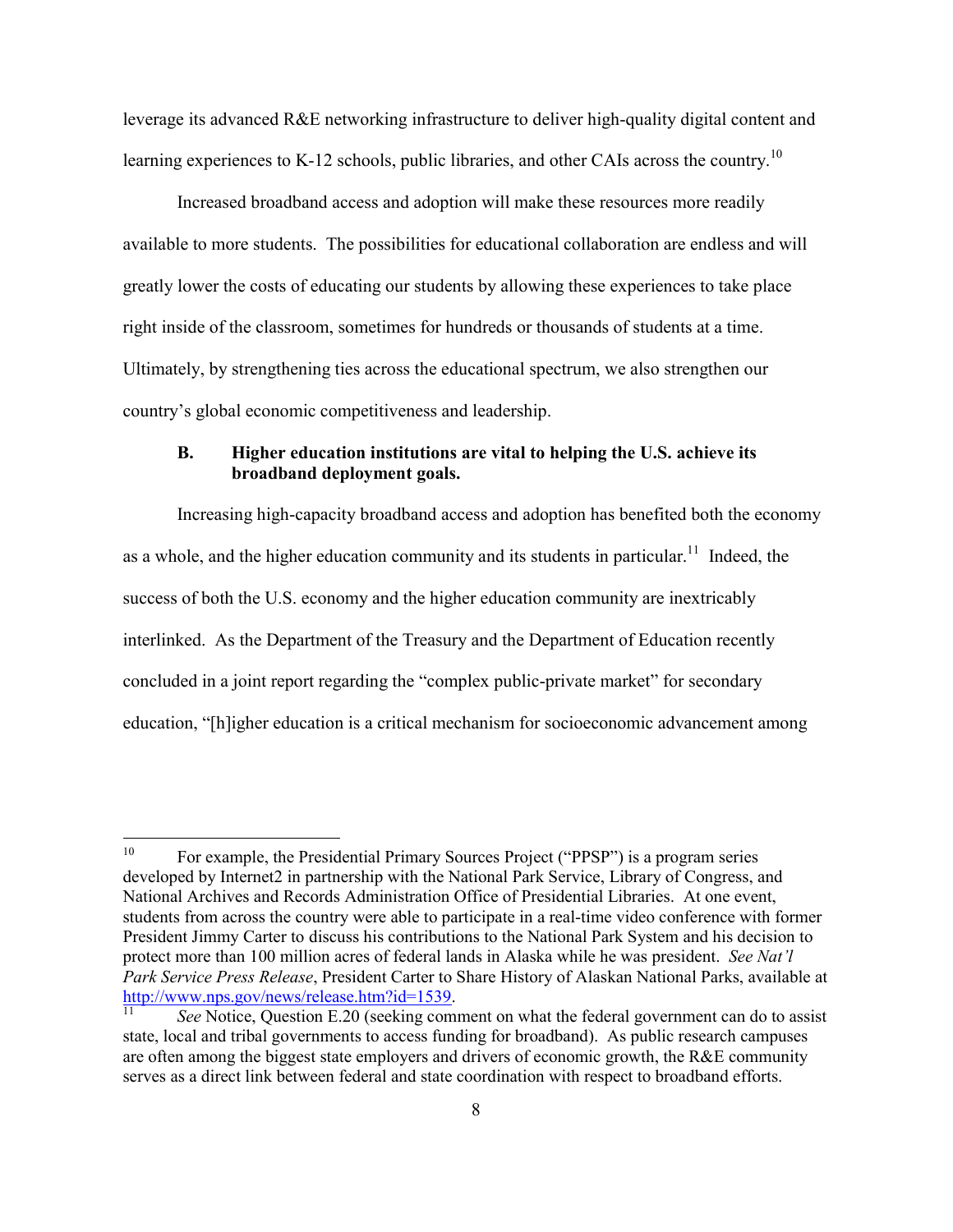aspiring individuals and an important driver of economic mobility in our society."<sup>12</sup> The report determined that students who completed two to four years of college received \$2.4 trillion more in additional earnings in 2011 than they would have if they had just completed high school.<sup>13</sup> This represented 16 percent of the \$15 trillion total gross domestic product ("GDP") for that year. In addition, in 2009, postsecondary institutions received \$497 billion in revenue, representing 3.6 percent of the GDP, and employed 3.7 million workers, or 2.4 percent of the country's workforce.<sup>14</sup> International students studying in the U.S. and their families alone contributed \$26.8 billion to the U.S. economy in the 2013-2014 academic year.<sup>15</sup>

In turn, public research universities and colleges rely on federal and state funding for a substantial portion of their operating revenue, as student tuition and fees account for only 40 percent of the total revenue for public institutions.<sup>16</sup> The higher education community thus is dependent on the economic success of the country to assure both public and private funding for education. President Obama reinforced this idea when he recently stated that "[w]e can't allow higher education to be a luxury in this country. It's an economic imperative that every family in America has to be able to afford."<sup>17</sup> The entire R&E community therefore wholeheartedly

<sup>12</sup> *The Economics of Higher Education*, A Report Prepared by the Dept. of the Treasury with the Department of Education at 5 (Dec. 2012), available at http://www.treasury.gov/connect/blog/Documents/20121212\_Economics%20of%20Higher%20Ed\_v

<sup>15</sup> *See* The International Student Economic Value Tool, available at http://www.nafsa.org/Explore\_International\_Education/Impact/Data\_And\_Statistics/The\_Internation al Student Economic Value Tool/

<sup>16</sup> *See The Economics of Higher Education* at 20; *see also Analysis of the Economic Impact & Return on Investment of Education* at 8 (noting that America's community colleges alone contributed \$809 billion to the national economy, equal to approximately 5.4 percent of the nation's GDP), available at

http://www.aacc.nche.edu/About/Documents/USA\_AGG\_MainReport\_Final\_021114.pdf. See https://www.whitehouse.gov/the-press-office/2012/02/27/remarks-president-national-

FINAL.pdf.

<sup>&</sup>lt;sup>13</sup> *See id.* at 13.

 $\frac{14}{15}$  *See id.* at 7.

governors-association-meeting.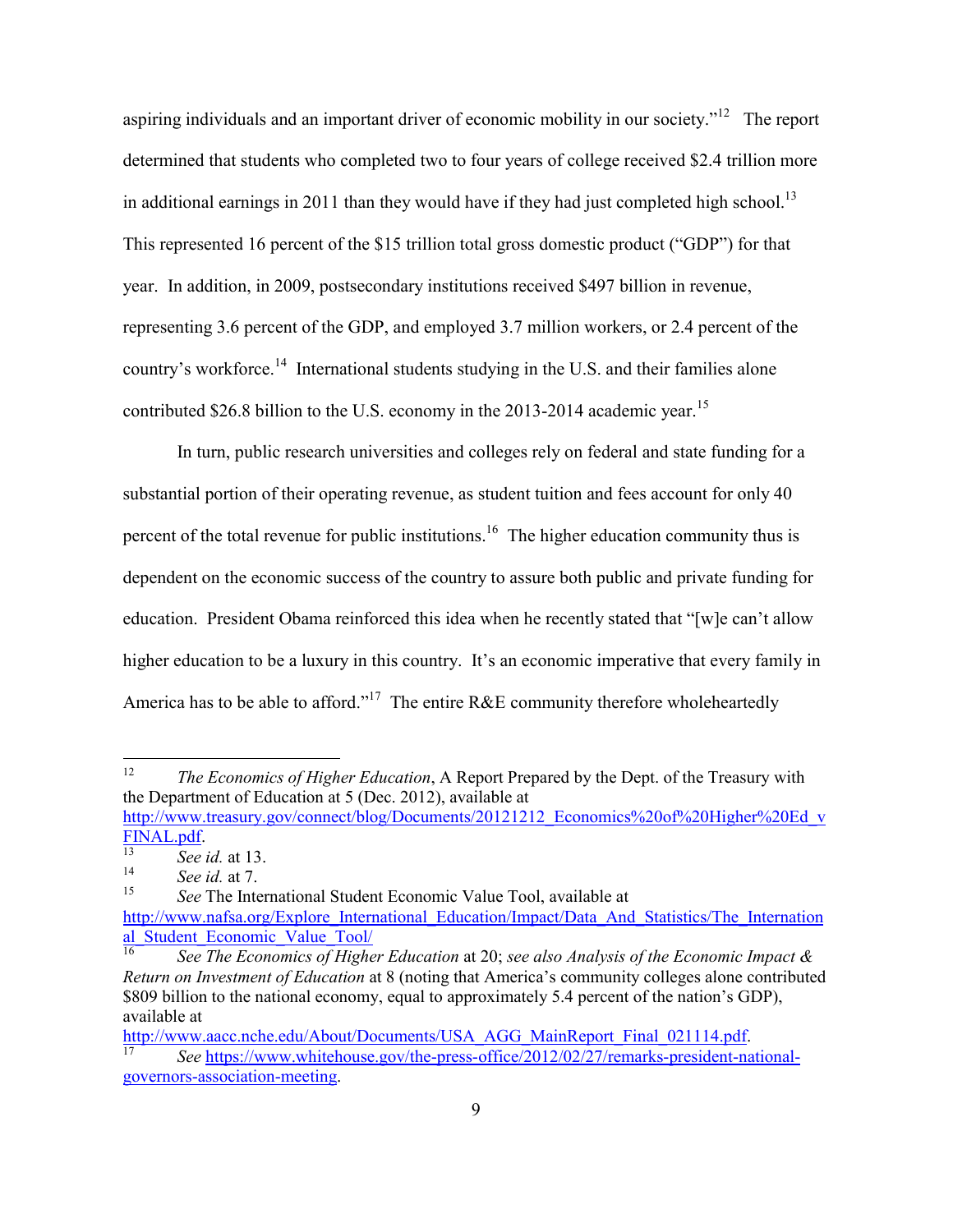supports the Council's objectives in this proceeding to continue investing in high-capacity broadband and removing barriers to such investment, which will lead to more economic growth and more educated students that are able to fill the high-skill jobs that this growth creates.<sup>18</sup>

There is an abundance of evidence demonstrating that broadband penetration enhances economic development. For example, the Federal Communications Commission ("FCC") recently concluded that broadband Internet access service serves as a "driver of economic growth" and "an engine of the virtuous cycle of broadband deployment, innovation, and consumer demand."<sup>19</sup> Similarly, the FCC noted in its National Broadband Plan that broadband access helps: (1) small businesses start up, expand, and improve more quickly and efficiently; (2) individuals gain new skills and access new opportunities; and (3) local communities attract new investment, industries, and workers. Further, based on Bureau of Labor Statistics data, the FCC has estimated that "jobs depending on broadband and information and communication technologies – such as computer systems analysts, database administrators and media and communications workers –will grow by 25% from 2008–2018, 2.5 times faster than the average across all occupations and industries."<sup>20</sup>

Studies establish that a 10 percent increase in broadband penetration can lead up to a 1.5 percent increase in economic growth, as measured by  $GDP<sup>21</sup>$  Similarly, the Public Policy

<sup>&</sup>lt;sup>18</sup> *See* Notice, Question A.6.

In the Matter of Protecting and Promoting the Open Internet, Report and Order on Remand, Declaratory Ruling, and Order at ¶ 329, GN Docket No. 14-28 (rel. Mar. 12, 2015), available at https://apps.fcc.gov/edocs\_public/attachmatch/FCC-15-24A1.pdf.

<sup>20</sup> CONNECTING AMERICA: THE NATIONAL BROADBAND PLAN, FEDERAL COMMUNICATIONS COMMISSION 265-66, 270-71, 273-74 (2010), available at https://transition.fcc.gov/nationalbroadband-plan/national-broadband-plan.pdf.<br>
MARTIN CAVE SPECTRUM AND THE W

<sup>21</sup> MARTIN CAVE, SPECTRUM AND THE WIDER ECONOMY 7 (2015) (collecting studies); *see also* Czernich et al., *Broadband Infrastructure and Economic Growth* 1 (CESifo Working Paper No. 2861, 2009) (testing the effect of broadband infrastructure on economic growth in Organization for Economic Co-operation and Development countries from 1996 to 2007 and finding "that a 10 percentage-point increase in the broadband penetration rate results in a 0.9-1.5 percentage-point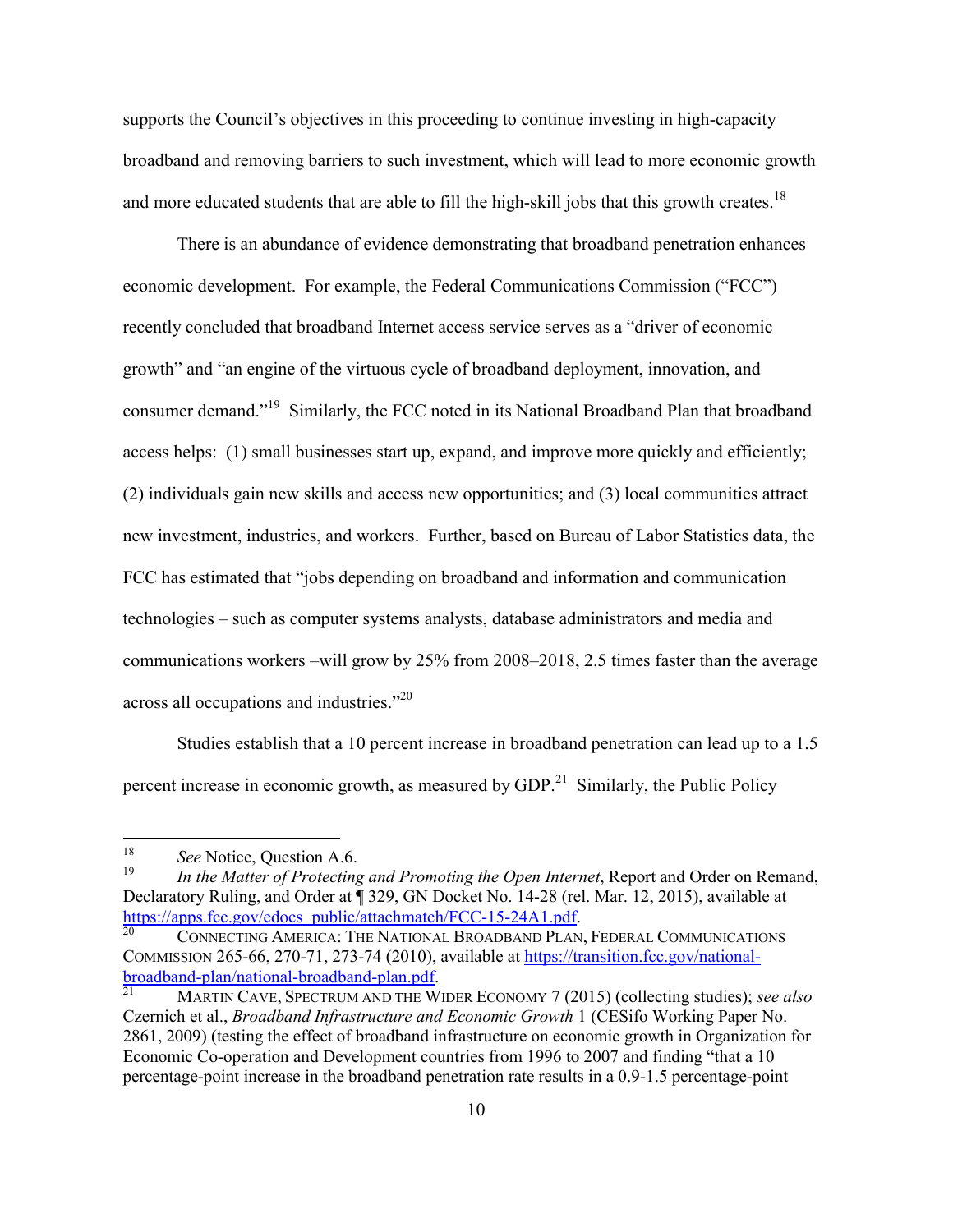Institute of California found that broadband expansion is associated with employment growth, and that an analysis of the data demonstrates a causal relationship between the two – that is, broadband expansion leads to an increase in employment growth.<sup>22</sup> In fact, the Brookings Institution estimated that a one percentage point increase in broadband penetration would lead to "an increase of about 300,000 jobs" for the U.S. economy as a whole.<sup>23</sup> This economic growth in turn supports the success of U.S. higher education institutions, which depend on both public and private funding for educating the next generation of workers that can compete in the global economy.

But economic and employment growth cannot take place in a vacuum. Instead, the higher education community requires widespread broadband access both on campus and in students' residences in order to be able to deliver cutting-edge educational content to their students, who in turn can fill the new jobs created in an expanding economy. As the American Library Association and others recently noted in comments filed with the FCC, "higher education uses the public Internet to advance learning (both in-class and at a distance, including innovations such as massive open online courses, or MOOCs), research (especially around 'big data') and scholarly collaboration. Furthermore, the majority of college students live offcampus, which means that they rely on the availability of the public Internet for access to (increasingly media-rich) courses and learning resources, academic and student support, faculty

increase in annual per-capita [economic] growth."); Christine Zhen-Wei Qiang, et al., *Economic Impacts of Broadband*, *in* INFORMATION AND COMMUNICATIONS FOR DEVELOPMENT 2009 39, 44-45 (World Bank Group, 2009) (finding that "broadband connectivity had positive impacts on job creation, company and community retention, retail sales, and tax revenues.").

JED KOLKO, PUBLIC POLICY INSTITUTE OF CALIFORNIA, DOES BROADBAND BOOST LOCAL ECONOMIC DEVELOPMENT 22-28 (2010).

CRANDALL ET AL., BROOKINGS INSTITUTION, THE EFFECTS OF BROADBAND DEPLOYMENT ON OUTPUT AND EMPLOYMENT: A CROSS-SECTIONAL ANALYSIS OF U.S. DATA 2 (2007).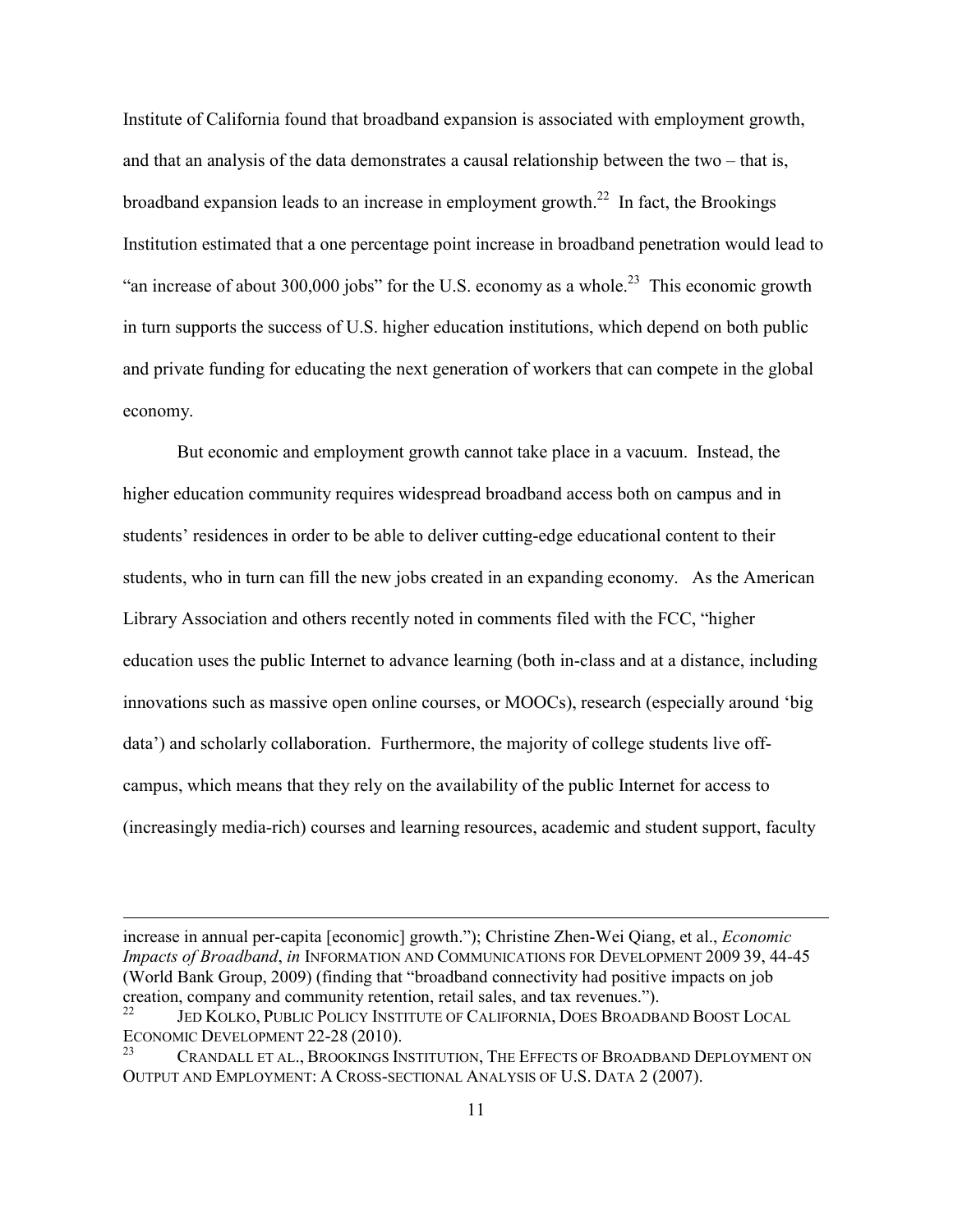and peer collaboration, and more."<sup>24</sup> In addition, if higher education is going to continue to provide lifelong education to its students, it will have to support its traditional teaching approach with online learning. Online learning can improve the quality of education outcomes, enable more individualized educational experiences, and equip students with the skills needed to succeed in the global marketplace. To do all of that successfully, higher education must reach students at home and at work with media-rich materials, which it can only accomplish through high-speed broadband networks.<sup>25</sup>

Of course, the uneven distribution of access to, and adoption of, high-capacity broadband exacerbates the digital divide and leaves entire segments of K-12 students at a distinct disadvantage upon entering college or university.<sup>26</sup> Simply stated, in order to compete with their peers, students entering higher education institutions need to arrive with a full complement of skills related to using high-capacity broadband and the applications that run over those connections. As the U.S. Chamber of Commerce noted in a study analyzing the impact of broadband on education, less than half of all U.S. high school graduates are adequately prepared for college or for the workforce, and "[s]chools are generally failing to instill 21st century skills in students."<sup>27</sup>

To be prepared to enter college and ultimately to compete for jobs in today's globalized world, students must be able to use advanced information and communication technologies. Increasing access to high-capacity broadband at the earliest possible stage of *all* students'

<sup>&</sup>lt;sup>24</sup> Comments of the American Library Association, the Association of Research Libraries, and EDUCAUSE, FCC GN Docket No. 14-28, at 1 (filed February 25, 2014).

<sup>25</sup> *See* U.S. CHAMBER OF COMMERCE, THE IMPACT OF BROADBAND ON EDUCATION at 79 (2010), available at

https://www.uschamber.com/sites/default/files/legacy/about/US\_Chamber\_Paper\_on\_Broadband\_an d\_Education.pdf.

<sup>26</sup> *See* Notice, Question F.22 (seeking comment on how broadband technologies can be made more accessible to vulnerable populations).<br> $^{27}$   $\phantom{^{27}$  LLS. CUAMPER OF COMPUTER at 2.

U.S. CHAMBER OF COMMERCE, at 3.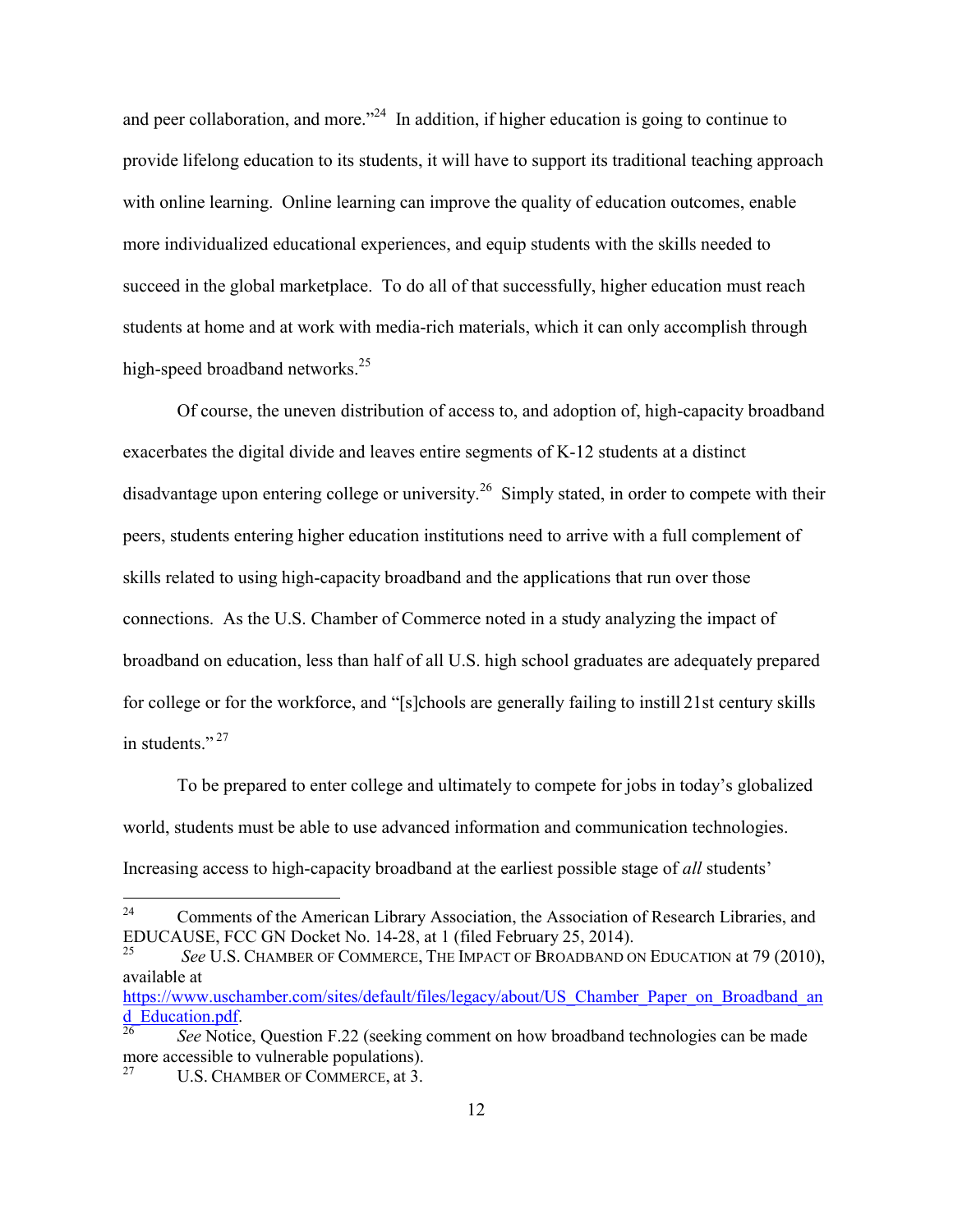learning therefore is imperative to bridging the digital divide and "revers[ing] patterns of low achievement."<sup>28</sup>

#### **C. The best practices adopted by Internet2 and other R&E network operators can be leveraged to achieve the Council's goals.**

The Notice seeks comment on how the federal government can "promote best practices in broadband deployment and adoption."<sup>29</sup> As discussed more fully in Section II.B below, the challenges to providing innovative networking solutions to common technology problems faced by Internet2 and the R&E networking community will be similar to those that may confront the Council in promoting advanced broadband infrastructure that will satisfy the data-intensive needs of the future. Rapid advancements in both computing and networking technologies and the applications that run over such infrastructure quickly can and do make what would appear to be high-capacity infrastructure today less than adequate in the near future.

The users of R&E networks, like the one operated by Internet2, have expectations that they can move massive amounts of data on demand, that the network will deliver a predictable throughput at all times they offer a workload to the network, and that their network service providers will continuously expand the network to stay slightly ahead of the demand they are likely to generate. The R&E community has had tremendous success operating networks that not only meet those needs today but also serve as the necessary testing grounds for the applications of tomorrow.<sup>30</sup> Internet2 and its state and regional networking partners therefore

<sup>&</sup>lt;sup>28</sup> CONNECTING AMERICA: THE NATIONAL BROADBAND PLAN, FEDERAL COMMUNICATIONS COMMISSION at 226, 232 (2010). Internet2 also recognizes that a comprehensive approach to broadband access should include investments in infrastructure in rural areas. Targeting rural areas not only will equalize educational opportunities but also help spur agricultural innovation (smart farming) and contribute to enhanced public safety, healthcare, and transportation systems throughout the country.

 $^{29}$  Notice, Question A.1.<br>  $^{30}$  Internet? through its I

Internet2, through its U.S. UCAN program, has partnered with nonprofit organization US Ignite in its proposal to the NSF 15-508 US Ignite initiative focusing on the adoption of gigabit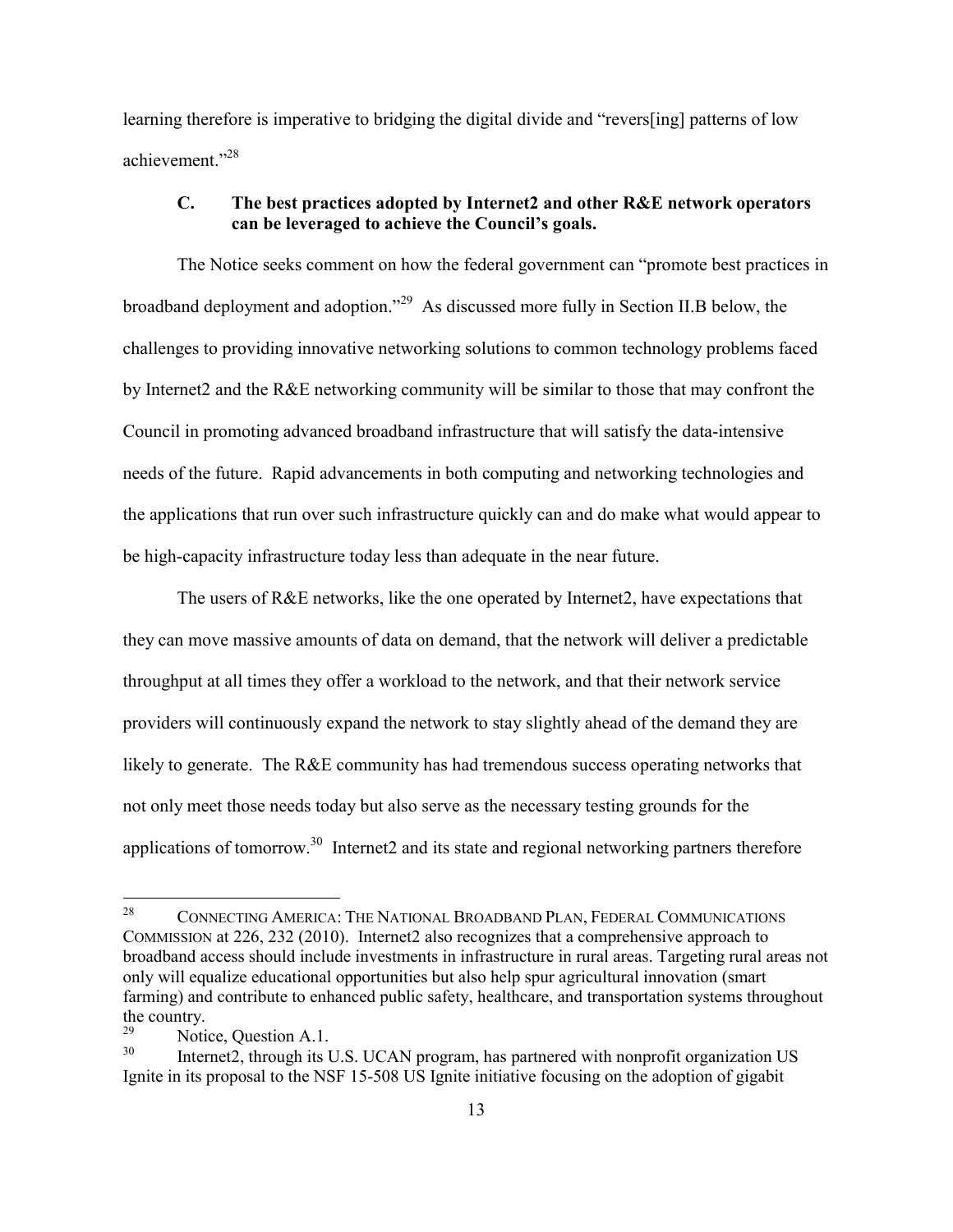have gained tremendous experience over time developing best practices that can be leveraged by the Council in deploying high-capacity broadband that will be future proof.

# II. The Council should establish policies and programs that prioritize broadband<br>
abundance.<br> **A.** The Council should support broadband networks that offer unrestrain<br>
bandwidth and future-proof speeds. **abundance.**

#### **A. The Council should support broadband networks that offer unrestrained bandwidth and future**

Internet2 supports the goals of the White House's ConnectED initiative to ensure that 99 percent of students have access to speeds of no less than 100 Mbps by  $2018$ <sup>31</sup> However, Internet2 urges the Council to focus on policies that reach for the initiative's higher target of 1 Gbps and beyond. At the same time, while Internet2 recognizes that proposing to set a connectivity goal of 1 Gbps within the next five years would provide the Council with a readily available benchmark against which it can measure the success of deploying high-capacity le Internet2 recognizes that proposing to set a<br>xt five years would provide the Council with a r<br>measure the success of deploying high-capacity

broadband, Internet2 is wary that such benchmarks all too easily become the de facto standard. The result can be a perverse disincentive to achieve even greater results.

Unfortunately, no one knows what the appropriate connectivity speeds will be for 2018 and beyond. However, there is no doubt that unconstrained Internet usage has a



applications. Internet2 would be a sub-recipient to support the deployment and adoption of gigabit applications among CAIs in at least 15 cities, thus creating an "application test bed" community of  $CAIs.$ 

See Notice, Question F.22.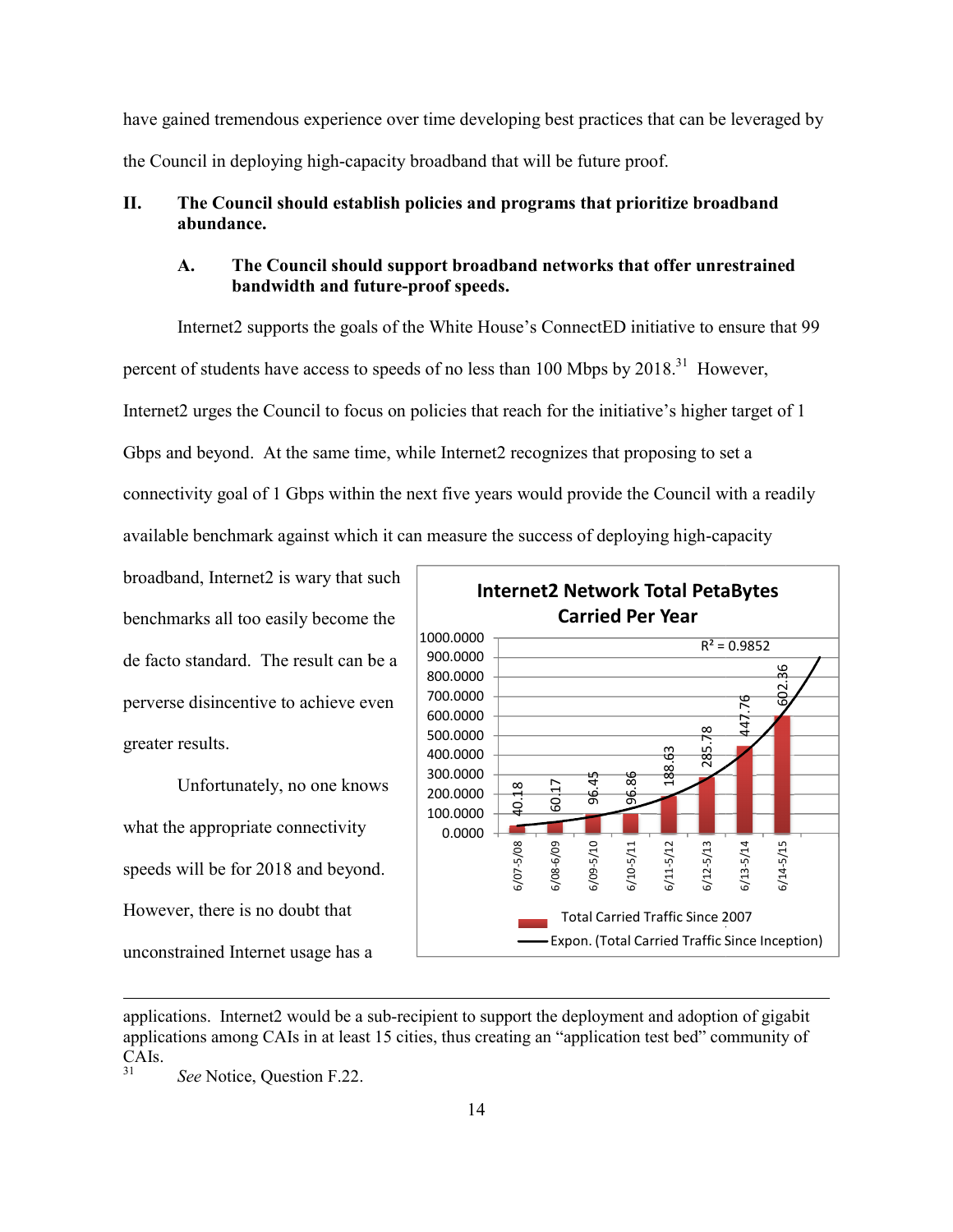consistent pattern of doubling traffic approximately every one to two years. It therefore is without question that broadband technologies that cannot cost-effectively expand to support growing demand will not support the nation's future needs.

As the operator of one of the world's most advanced broadband networks, Internet2 does know that broadband connectivity well above 1 Gbps already is achievable today.<sup>32</sup> Rapid advancements in both networking technologies and the applications that run over those networks can and do quickly make what would appear to be a high-capacity broadband connection today less than adequate in the near future. The Council might consider setting both short-term and near-term (five-to-seven year) targets that create expectations for operators that anticipate bandwidth requirements in to the future. Whatever performance metric the Council chooses to target, it should take care that it does not have the unintended effect of causing the U.S. to shoot for the floor by settling for slower broadband speeds than are actually needed.

Because of this, Internet2 recommends that the Council give serious consideration to alternative methods for measuring the success of broadband deployment – methods that take into account constantly increasing, then-available, connectivity speeds and that encourage government agencies and private industry to strive for ever greater capacity. Advanced network applications, such as real-time instruction, will continue to use more and more bandwidth. CAIs and currently unserved or underserved populations face the risk of being unable to take advantage of the expanding opportunities for digital learning that are being built with cutting-

<sup>&</sup>lt;sup>32</sup> For example, Vermont Telephone Company, Inc., or VTel, announced this month that it is introducing 10 Gbps broadband service to all of its residential subscribers. https://www.vermontel.com/about/newsroom/entry/vtel-rolls-out-10-gbps-internet-the-fastestinternet-in-vermont-just-got-1000-faster.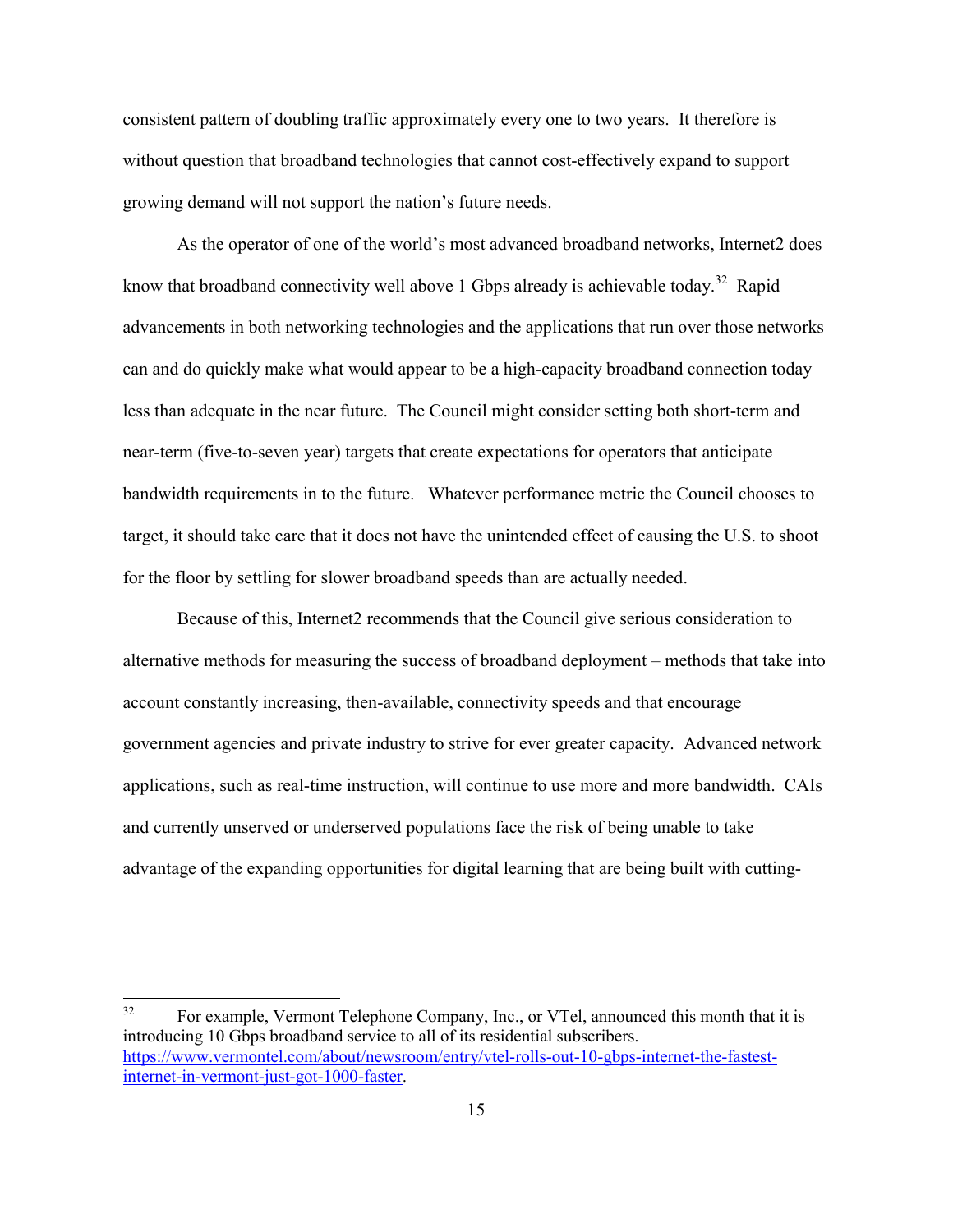edge broadband connectivity in mind unless broadband capacity can keep pace with those applications.<sup>33</sup>

#### **B. The broadband networks of the future should offer sufficient quality and reliability.**

The Notice also seeks comment on actions that "would be most helpful to communities seeking to improve broadband availability and use.<sup>34</sup> Through its experience, Internet 2 has found that the *quality and reliability* of service is just as important as the *quantity* of service, depending on the particular use to which broadband service will be utilized. In many respects, quality and reliability of broadband service is just as important as speed. Internet2 therefore respectfully submits that the Council should consider assessing factors that affect the quality and reliability of services that are tailored to the specific uses of broadband connectivity to ensure increased adoption rates. For example, to be successful, real-time, remote instruction and use requires broadband service that is low latency, has less jitter, and *eliminates* end-to-end packet loss.

Further, it will be important for the Council to understand the role that the quality and reliability of services plays in technological advances such as compute, storage, and network convergence. Recent breakthroughs in networking development have been based on advances in intelligent network design and software defined engineering through the power of cloud computing, where massive remote compute resources are seamlessly interconnected with broadband networks to allow end users to do more with the same broadband capacity. This type

<sup>&</sup>lt;sup>33</sup> In this regard, Internet2 commends the efforts of the FCC to promote investments that support universal service and modify the program over time to keep pace with changes in technology and the evolving needs of users. *See, e.g., Modernizing the E-rate Program for Schools and Libraries*, WC Docket No. 13-184, Second Report and Order and Order on Reconsideration, 29 FCC Rcd. 15538 (2014) (permitting schools and libraries to use universal service funds to invest in dark fiber special construction projects).<br> $^{34}$  Notice Overtion A 1

Notice, Question A.1.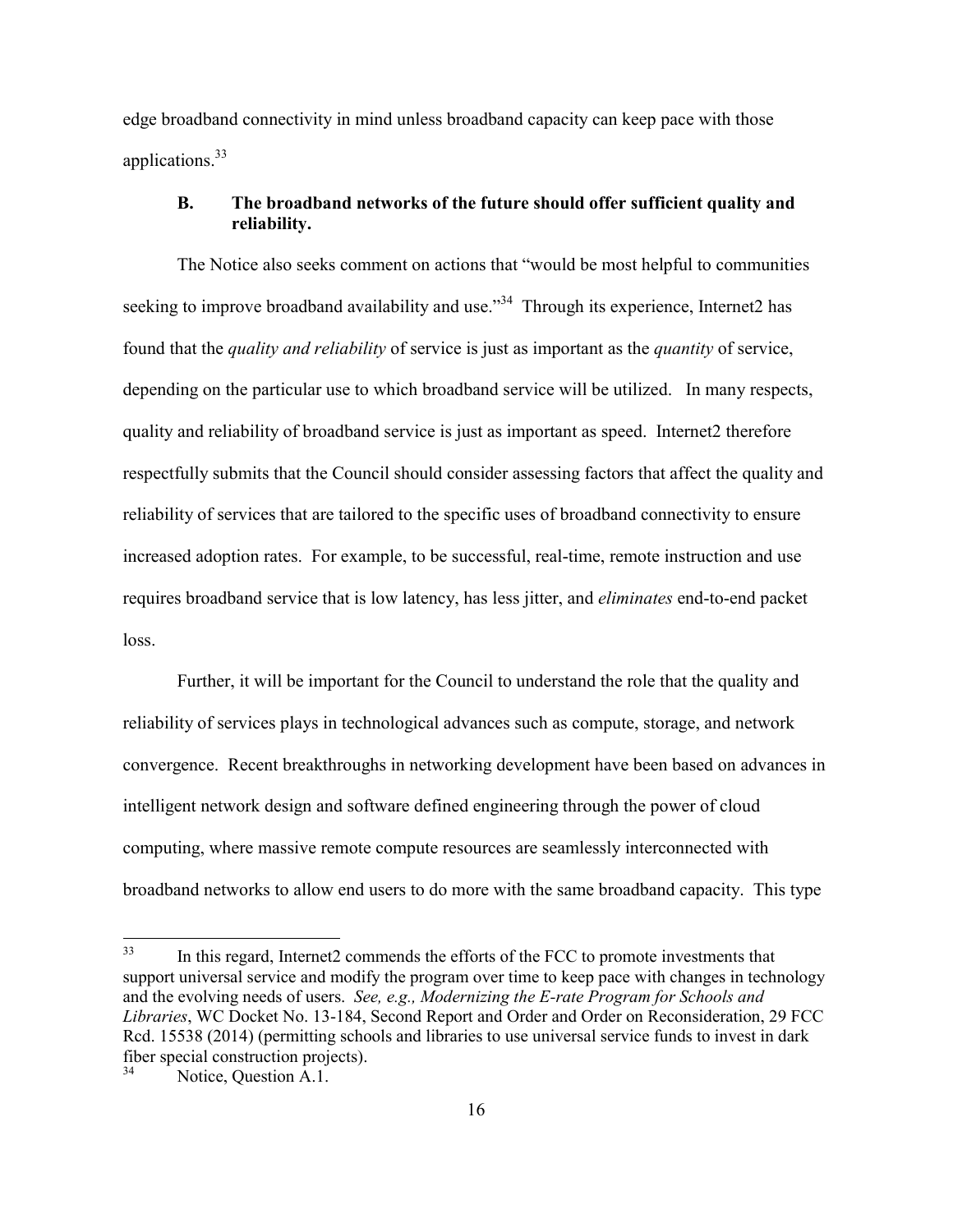of capability will become even more essential as the "Internet of Things" – which reflects the ability to link smart devices to items such as automobile door locks and kitchen stoves – will require networks to become aware of the needs of users without human-to-human or human-tocomputer interaction. To further facilitate a landscape that will help the Internet of Things to thrive, the Council should consider separating out the regulatory concepts of wired versus wireless networks. Such a separation does not contemplate an environment where compute, storage, and billions of devices are truly integrated and ultimately will be an impediment to the development of the Internet of Things. Internet2 urges the Council to broadly view broadband as a facility that enables the convergence of both wired and wireless networks with users, data centers, and intelligent devices in a seamless integrated environment.<sup>35</sup>

R&E networks are at the cutting edge of network convergence and the development of quality and reliability standards needed for this to occur. R&E networks increasingly are designed with the integration of compute, storage, and end-users envisioned across a high-quality and high-reliability network: abundant symmetrical bandwidth, low latency expectations, and low jitter guarantees that do not inhibit users' connections and that allow plenty of headroom for bursting applications without needing to cap users' throughput for flash usage events. Indeed, early in Internet2's history, it established a series of headroom policies to ensure that the connectivity it provides functions correctly, no matter the use to which it is put. Although Internet2 concluded that many applications simply require abundant bandwidth, it also determined that many advanced applications require qualitatively different connections to

<sup>&</sup>lt;sup>35</sup> Of course, the convergence of networks enabled primarily through advances in software engineering and quality and reliability standards is only one piece of the puzzle. Broadband abundance – both in terms of geographically increasing broadband deployment and increasing capacity where broadband is already deployed – also is essential. As more and more people and things connect to the Internet, we must ensure that investments in broadband infrastructure go to scalable, future-proof technologies such as fiber in order to avoid demand outpacing capacity.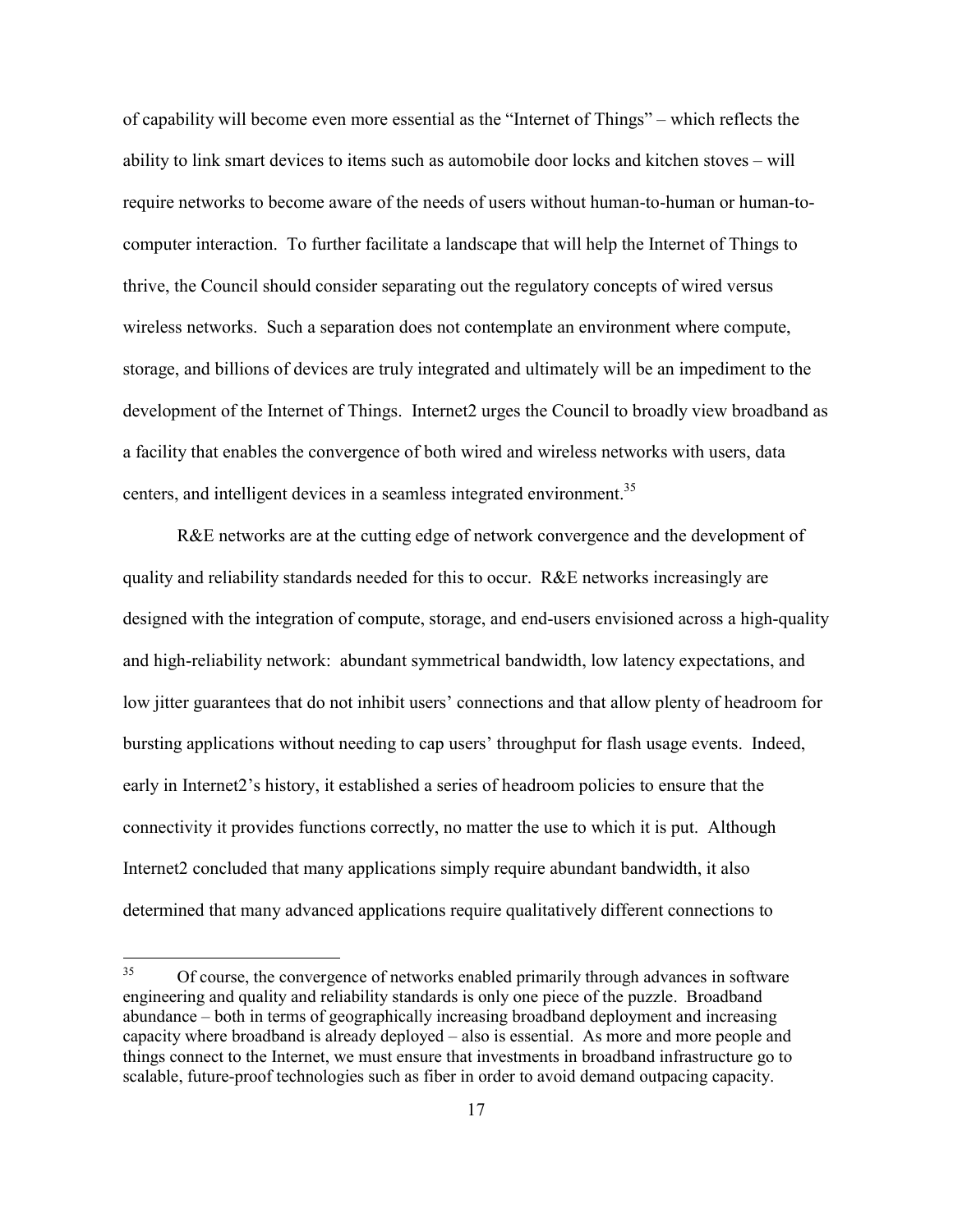function correctly, such as maximum packet-delay (latency) guarantees and consistent, predictable paths for network traffic that best-effort networks are unable to provide.<sup>36</sup>

For example, remote collaborative applications include requirements based on hard thresholds of human perceptual sensitivity that translate into very specific latency and jitter needs, particularly with respect to the performance arts. The Internet2 Network optimizes its paths to bring latency as close to the speed of light as possible, assuring that collaborative applications can work at the maximum distance between collaborators.<sup>37</sup> Failure to design latency expectations into the network results in the application being reduced to smaller collaborations that are degraded or even unusable, thus decreasing the likelihood that broadband adoption is maximized. The Council thus should be cognizant of the fact that connectivity speed is only one piece of the high-capacity broadband puzzle, and traditional best-efforts services are incapable of meeting the needs of advanced applications.

### **III. The Council should support a forward-looking approach to the nation's broadband policies that prioritizes next-generation infrastructure and ensures that the country remains technologically and economically competitive.**

Internet2 respectfully submits that in considering ways "to promote public and private investment in broadband," the Council should focus not on adoption of current broadband technologies, but on the requirements to enable continuous deployment of next-generation network infrastructure that can be deployed, both domestically and abroad, in a manner that is useful to scientists, supportable by technologists, essential to education, and sustainable beyond

<sup>&</sup>lt;sup>36</sup> In a best-efforts network, each network element along an IP packet's path makes nothing more than a good-faith effort to forward the packet toward its destination. If a router's queue is overloaded, packets are dropped with little or no distinction between low-priority traffic and urgent traffic.<br>37

<sup>37</sup> For example, Internet2 has demonstrated technology that enables real-time, simultaneous, live musical performances across long distances featuring low-latency audio and videoconferencing technology, https://www.youtube.com/watch?v=vZ0xSb8mz6o. *See also* Internet2 Press Release, available at *http://www.internet2.edu/news/detail/2511/*.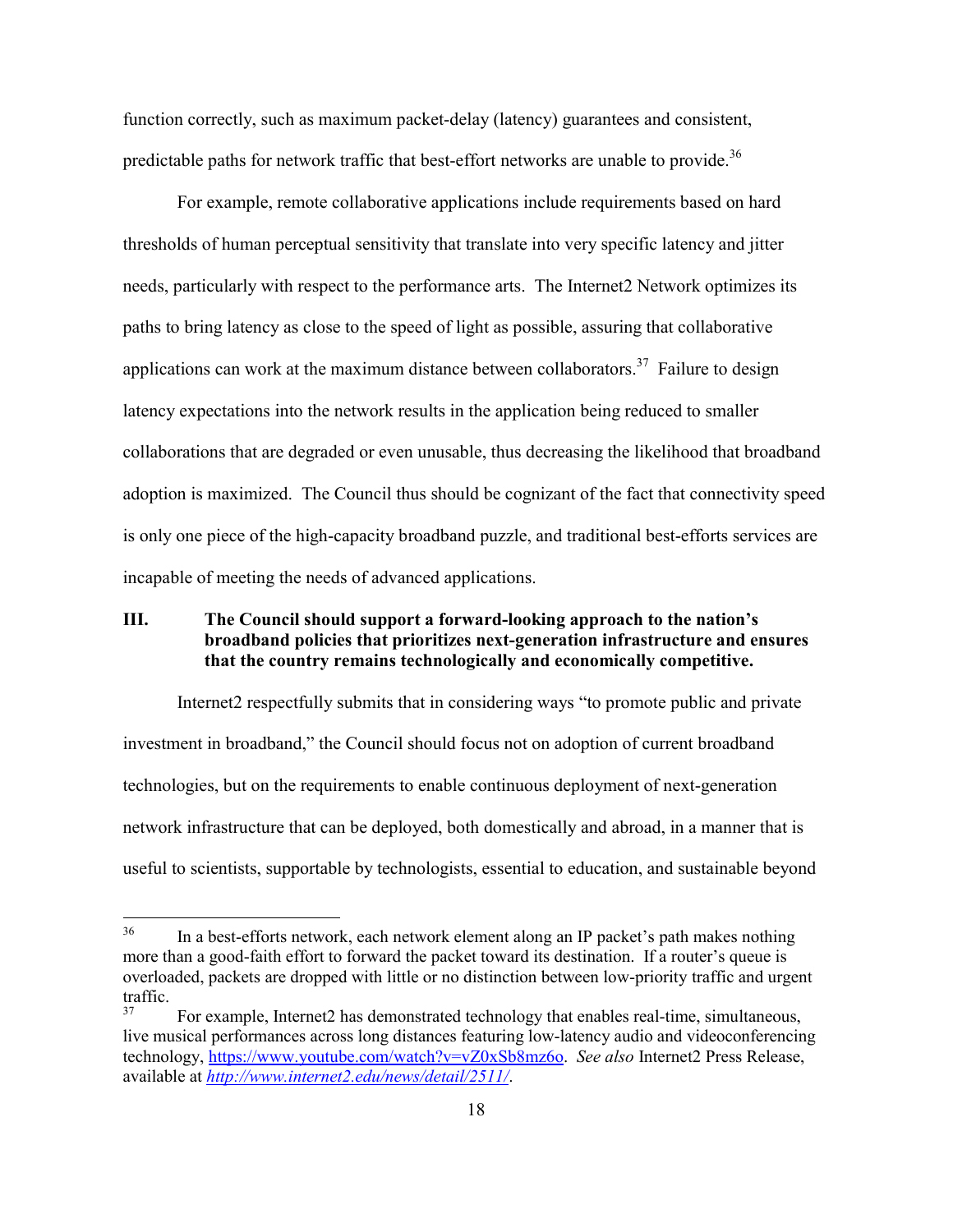the course of short-term funding.<sup>38</sup> The next generation of research, for example, which will determine the country's future economic competitiveness in an increasingly global market, will rely on distributed knowledge environments spread across geographic boundaries. The rise of data-intensive scientific research truly is a global phenomenon, with international collaborations becoming ever more important and increasingly the norm.<sup>39</sup> The rapid growth of scientific data (from, for example, genomic sequencers, new telescopes, and sensor networks) and the progressively international scope of R&E activities require significant increases in international network capacity and a new approach to network architecture and deployment. R&E networks create a networking environment that allows for these big data endeavors to function seamlessly. They also serve as an innovation platform for new technologies and allow academic and scientific leaders to work in a collaborative environment to develop common solutions to the world's most pressing challenges.

High-performance networks, such as the Internet2 Network, allow scientific endeavors to flourish across multiple fields, accelerate research discovery, advance national and global education, and improve the delivery of public services. However, the global R&E network architecture will need to be upgraded and streamlined to keep pace with the demands that scientists and researchers increasingly will place on their networks. Therefore, investments in this advanced networking infrastructure will have far-reaching impacts and should be a priority for the Council.

 $38$  Notice, Section II.<br> $39$  See Commonts of 5

<sup>39</sup> *See* Comments of The University Corporation for Advanced Internet Development (d/b/a "Internet2") at 4-10 filed in response to the Interim Report issued by the National Research Council's Committee on Future Directions for NSF Advanced Computing Infrastructure to Support U.S. Science and Engineering in 2017-2020 (filed Jan. 30, 2015).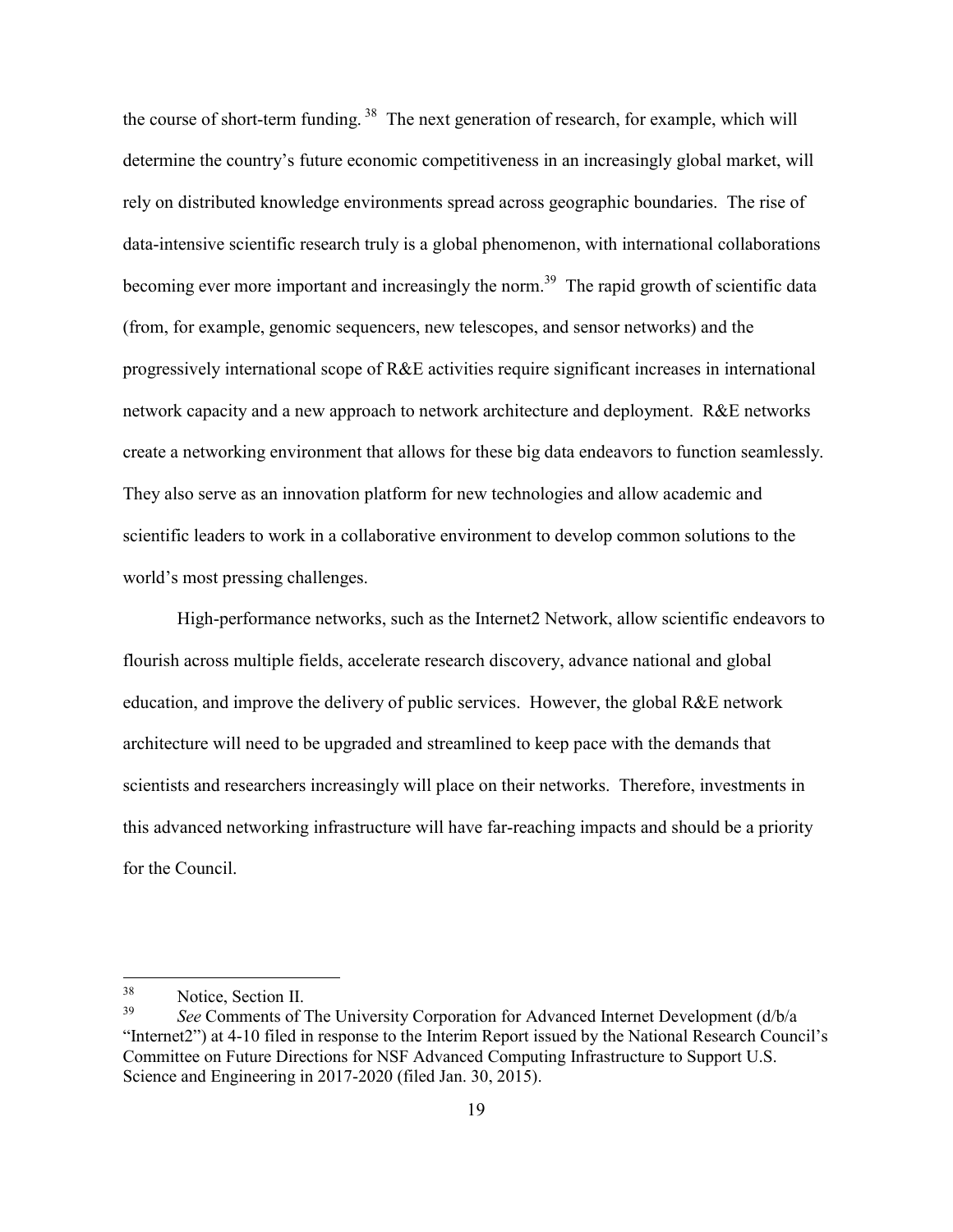**A. Agencies that are involved in funding broadband projects should permit funding for broadband infrastructure projects by consortia and publicprivate partnerships.**

Internet2 respectfully submits that funding methodologies and practices utilized in certain federal programs have not yet allowed for the development of cohesive, cost-effective solutions to making broadband available to all Americans or to building next-generation global network architectures.<sup>40</sup> Internet2 therefore recommends that the Council should focus on increasing collaborative investments, such as the coordination of public-private partnerships to fund investments both domestically and globally.

NSF, for example, has utilized these partnerships to great success in the past, with the immediate predecessors to Internet2 serving as some of the best examples. In the mid-1980s, NSF awarded a contract to a partnership that included Merit Network, IBM, MCI, and the State of Michigan to upgrade NSFNET to T-1 speed (1.544 Mbp/s) and to connect NSFNET to several other research networks. In 1995, NSF signed a cooperative agreement with MCI to create the very high speed Backbone Network Service ("vBNS"). The vBNS facilitated advanced networking research and the development of new technologies, such as IPV6, to support advanced applications. Both of these projects paved the way for the Internet as we know it today. More recently, NTIA's BTOP program successfully leveraged public-private partnerships to help achieve the nation's broadband goals. The BTOP program required all recipients to provide matching funds toward the total cost of their broadband infrastructure, adoption, and training projects. As a recent study found, the program has resulted in billions of dollars in economic benefits, higher levels of employment, and higher-than-average broadband

<sup>&</sup>lt;sup>40</sup> *See* Notice, Question B.14 (seeking comment on ways to better coordinate federal programs).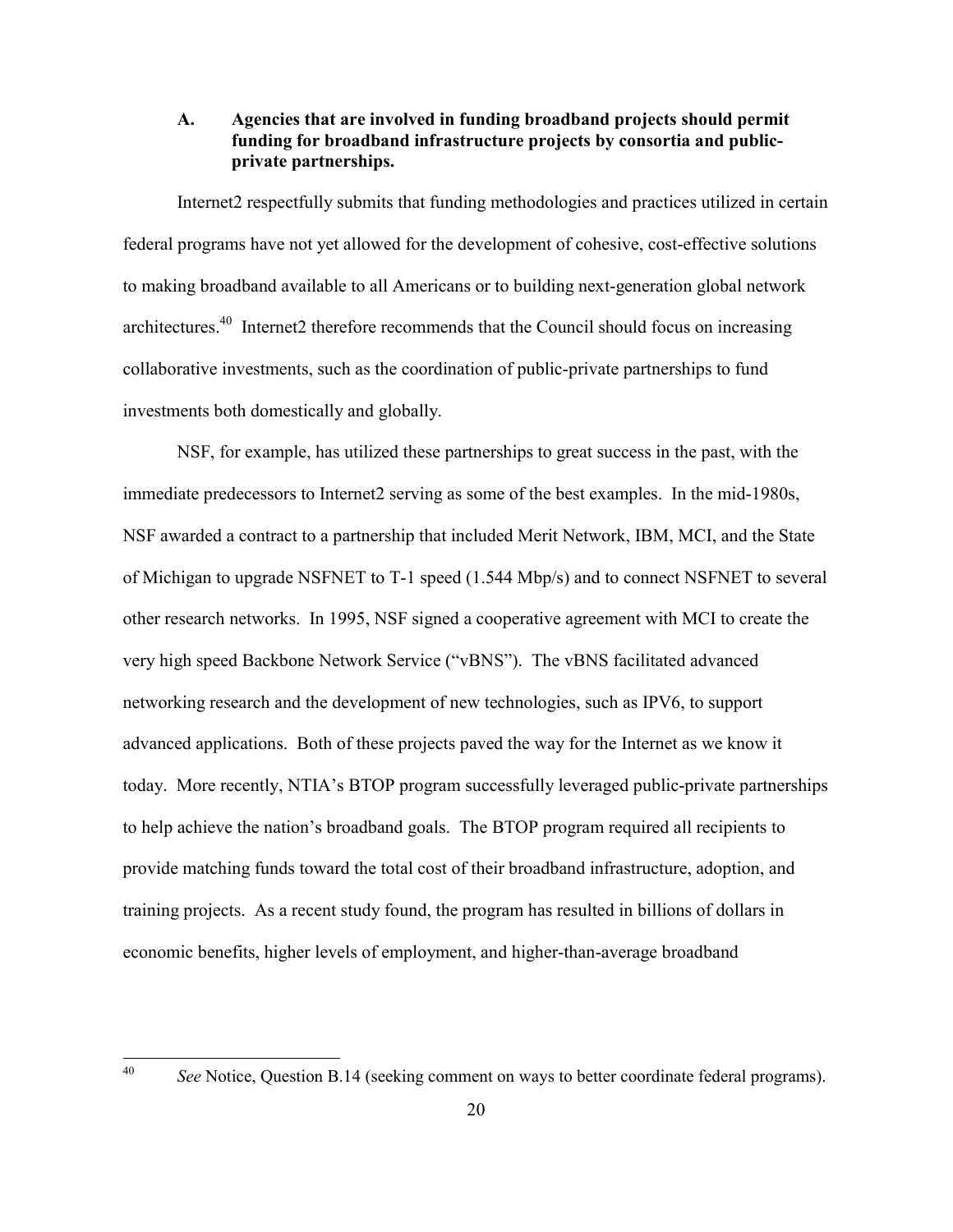penetrations in the communities served by the projects.<sup>41</sup> The Council should identify and pursue similar funding opportunities that encourage collaborative investments, including federal government programs, private sector efforts, and opportunities for interagency coordination related to funding future-proof broadband infrastructure.

#### **B. Agencies sponsoring research and development activities and programs should ensure that federal funds can be used for advanced broadband infrastructure.**

As noted above, universities perform more than 45 percent of all federally funded research, and generally recover research and development and administrative-related federal research costs through an indirect cost rate that is negotiated between the university and the responsible federal agency funding the majority of that campus's research based on review of previously incurred costs.<sup>42</sup> It is critical to ensure that these indirect cost rates are inclusive and sufficient to support each institution's IT and advanced networking costs, in order to support current and future research. This also will ensure that the information and communications technology infrastructure is maintained and evolved with the advance of technology and the increasing pace of research data capacity requirements. In addition, it is critical that relevant federal agencies, such as NSF, continue their recent campus cyberinfrastructure investments in order to facilitate and accommodate the rapid pace of research discovery and the corresponding network capacity needs.

Major research campuses have recognized the growing trend of research involving large data file exchanges, high-performance computing, and remote collaboration requiring expanded broadband and interoperability. In fact, these major research universities have accompanied federal cyberinfrastructure investment with sustainable investments of their own. In order to

<sup>41</sup> *See* Broadband Technology Opportunities Program Evaluation Study at 3-4 (2014), available at http://www.ntia.doc.gov/files/ntia/publications/asr\_final\_report.pdf. *Id.*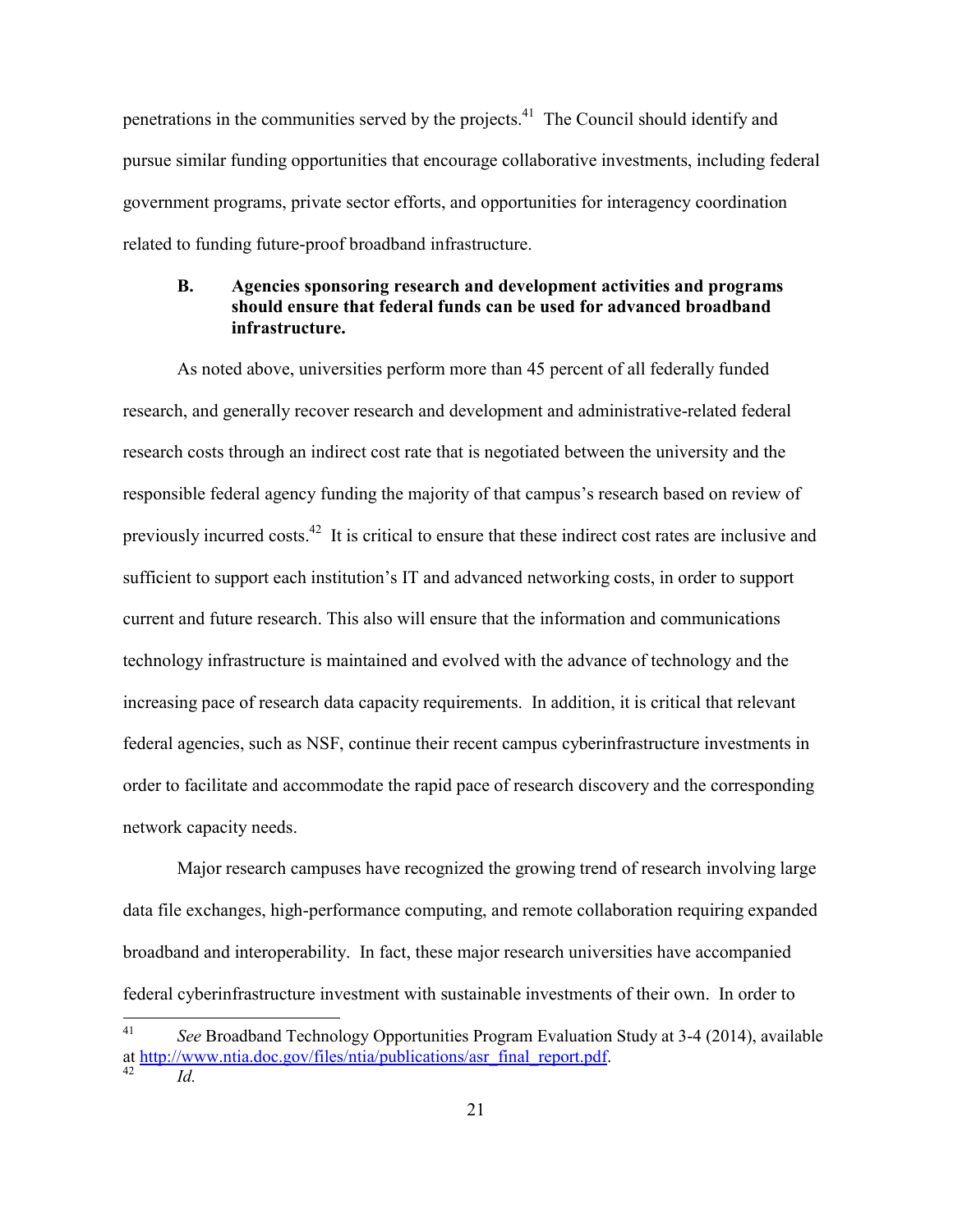achieve long-term sustainability of research cyberinfrastructures without disrupting the pace and scope of research inquiry, it is critical that the Council and its constituent agencies continue their existing investments in cyberinfrastructure and recognize the critical importance of network connectivity and capacity costs in formulaic negotiations of indirect cost recovery.

### **C. The Council should encourage U.S. leadership and investments to establish a shared global fabric for next-generation networking.**

On a global scale, the Council should increase the level of cooperation between the U.S. Government and foreign governments and organizations that are interested in advanced networking solutions.<sup>43</sup> Collaboration and coordinated investments will be essential to establish a shared global fabric for next-generation networking and ensure that U.S. R&E institutions can participate fully in global science research and instrumentation. As the federal government has recognized, "American companies and businesses require a highly skilled workforce to meet the demands of today's increasingly competitive global economy."<sup>44</sup> To educate highly skilled workers capable of competing in this environment, the U.S. R&E community needs to be connected to a truly global network. As a result, the R&E community encourages the Council to strategically align federal government leadership and investments in global R&E networking.

In many countries, governments take an active role in funding their national R&E networks.<sup>45</sup> Many foreign governments also make significant investments to connect their R&E

<sup>43</sup> *See* Notice, Section II (seeking comment on ways the federal government can promote coordination).

<sup>44</sup> *The Economics of Higher Education* at 2.

For example, the European Commission has provided more than  $\epsilon$ 300 million in grant funding to the Delivery of Advanced Network Technology to Europe (DANTE) organization, which built and operates the European NREN, GEANT. *See http://www.dante.net/Research\_Networking/European\_Commission/Pages/Home.aspx.* In addition, the Council of the European Union recently adopted a resolution recognizing the importance of highperformance computing ("HPC") infrastructure for research and the need to develop the next generation of HPC technologies and calling for an exploration into mechanisms for better coordination of member states' investment strategies in e-infrastructure. *See* Council Conclusions on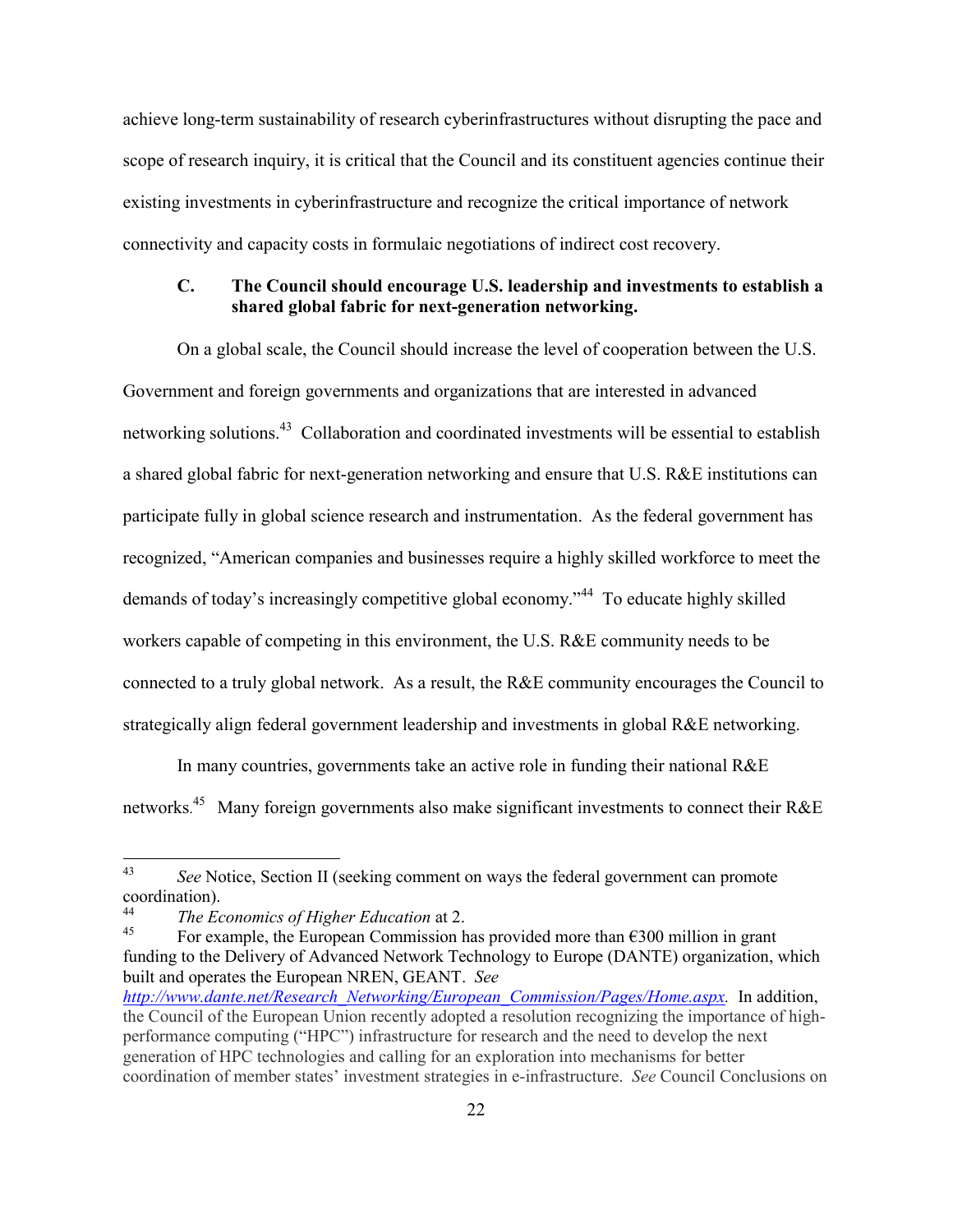networks to networks in other countries. In fact, in recent years the European Commission has devoted significant funding to allow the pan-European networking organization Delivery of Advanced Network Technology to Europe (DANTE) to connect its network to South America, northern Africa, South Africa, Asia, and the United States.<sup>46</sup> China has made similar investments to connect its national R&E network to regional and global cyberinfrastructure.

As many NRENs now work to transition from a purely national viewpoint to having a global reach, they are eager to work with the U.S. to create a coherent global networking infrastructure to propel broadband deployment and adoption into the future. The U.S., however, has not yet initiated this type of grand-scale collaboration, despite the fact that the creation of comprehensive and rationally designed global network architecture is dependent on the contributions of many countries, regions, and organizations, and the key role that NRENs around the world are looking for the U.S. to play.

Increasing U.S. involvement in global networking initiatives would have far-reaching impacts and should be a priority for the Council. For example, the Internet is an extremely powerful economic development engine. NRENs, like the Internet2 Network, can connect developing countries so that they can experience the Internet's transformative qualities, while at the same time creating new markets for U.S. businesses. Enhanced global R&E network infrastructure also will enhance and safeguard the impact of the Internet in developing

Open, Data-Intensive and Network Research as a Driver for Faster and Wider Innovation, at 8, available at http://data.consilium.europa.eu/doc/document/ST-9360-2015-INIT/en/pdf. <sup>46</sup> The European Commission has provided millions in funding to support and connect NRENs across the globe with GEANT. In particular, the European Commission has provided  $E29$  million to the Trans-Eurasia Information Network (TEIN4) in the Asia-Pacific region, €18 million to the RedCLARA network in Latin America, and  $E11.8$  million to AfricaConnect in Southern and Eastern Africa. *See* https://ec.europa.eu/europeaid/regions/asia/tein-3 en; http://alice2.redclara.net/index.php/en/component/content/article/3-destacado/7-otra-noticiadestacada; http://www.africaconnect.eu/Project/Pages/Funding.aspx.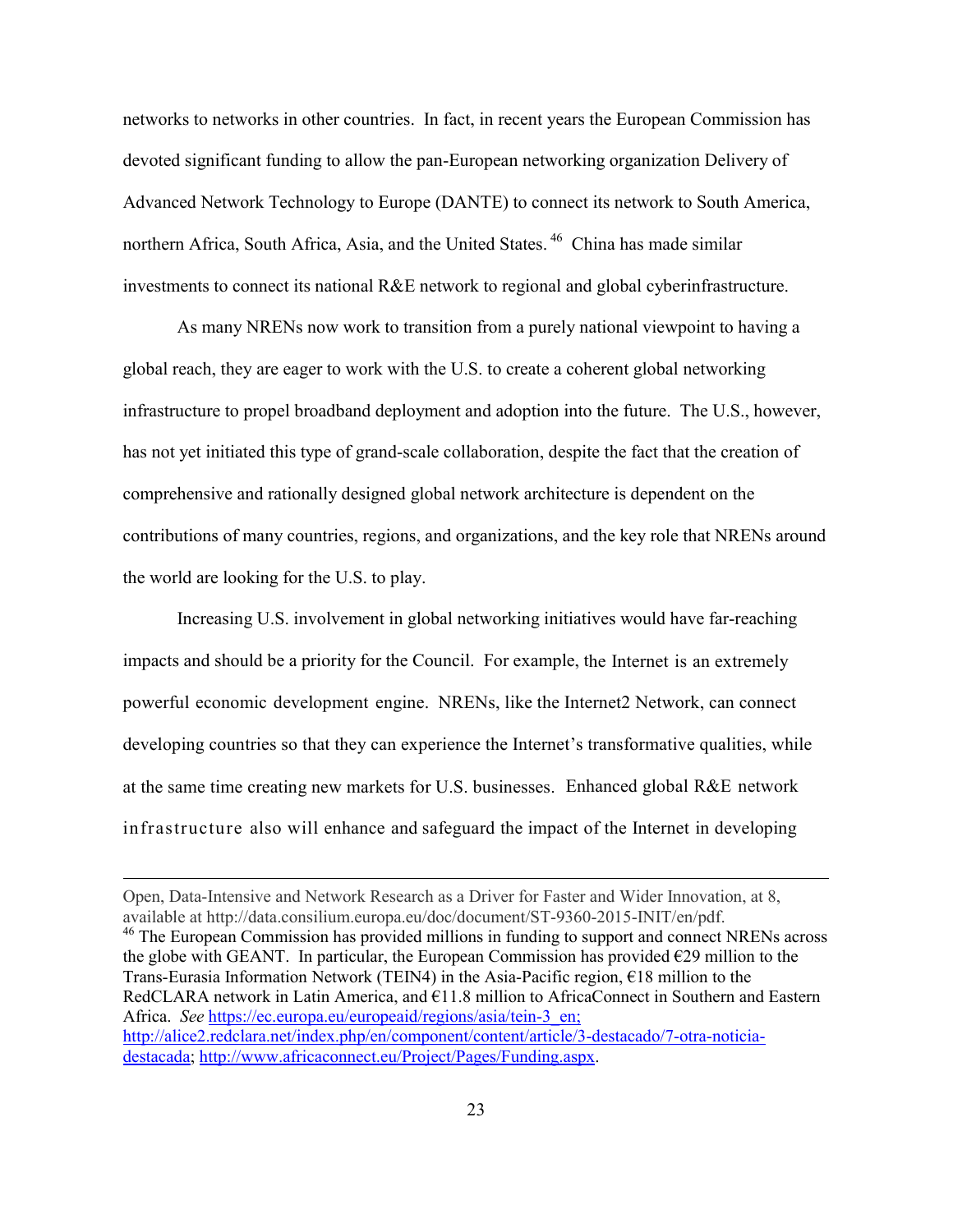and politically at-risk countries, as open  $R\&E$  networks foster a safe haven for political dialogue and intellectual freedom. Further, a next-generation global R&E network architecture can ensure that American students studying overseas have access to the same level of open and reliable networking that they enjoy at home, and that foreign students can benefit from the cutting-edge technological capabilities they have come to expect from U.S. academic institutions. In addition, as noted above, modern research problems are growing more complex, and global-scale scientific collaborations and funding models are becoming the norm. NRENs connected to each other create a networking environment that allows big data endeavors to function seamlessly and serves as an innovation platform for new technologies.

In the short term, the Council should support public-private efforts to fund acquisition of a bulk capacity known as "wet optical fiber pairs" between continents in order to link NRENs in a more robust, cohesive, and future-proof manner. From a longer-term perspective, the Council should consider the role it could play in developing a coordinated strategy for the acquisition and operation of global cyberinfrastructure. Activities that will help to develop global broadband infrastructure should include establishing a global network backbone to meet aggregated demand; designing the architecture of "open exchange points" throughout the world; and establishing a governance model for building and supporting the global network of the future. These very issues are being addressed now through the Global R&E Network CEO Forum, which comprises executive leaders from a range of leading national and regional R&E networks around the world, including Internet2. These leaders meet periodically to strategically address the future of global networking requirements, and Internet2 would gladly coordinate with the Council to increase the Council's engagement with the forum.

24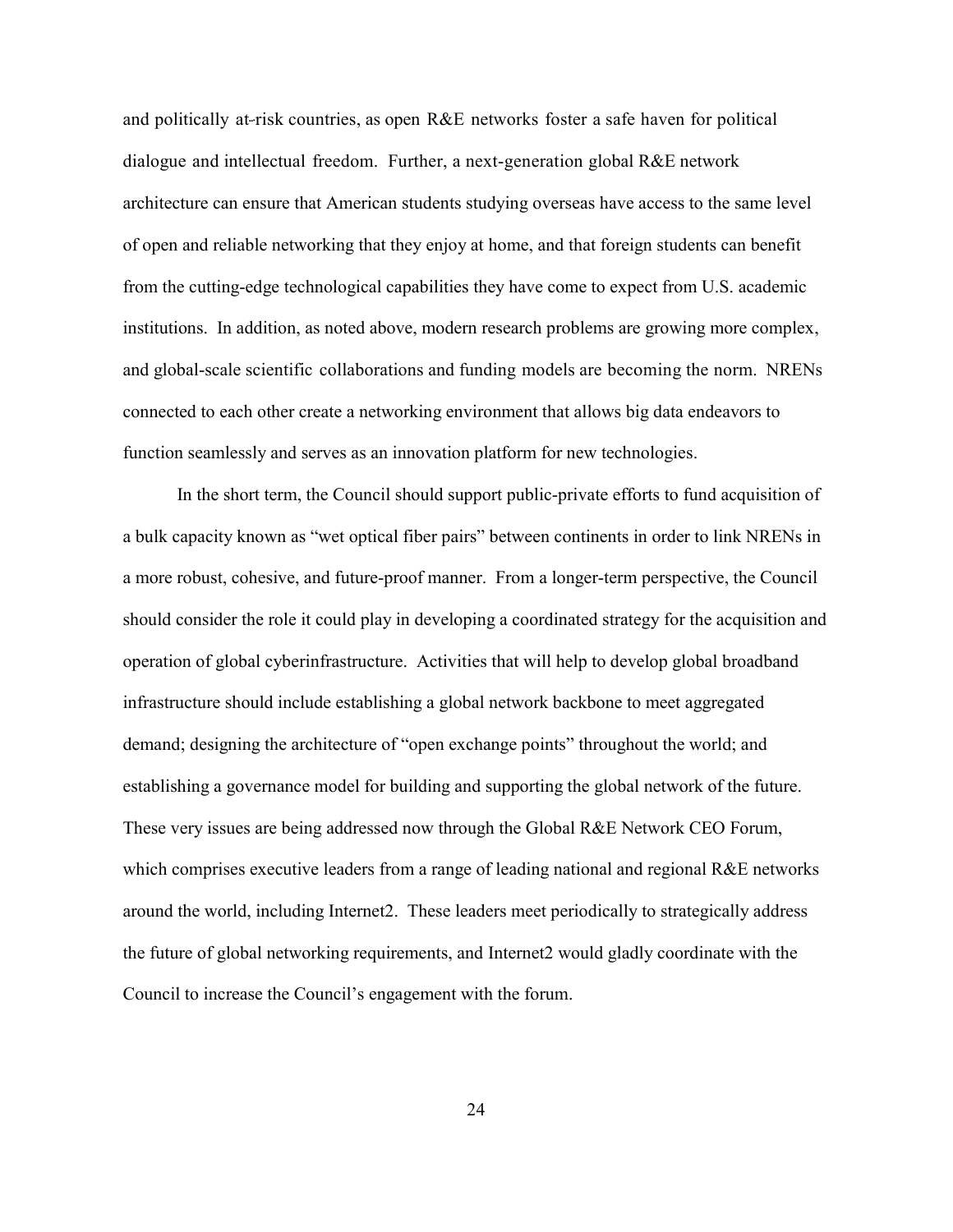The Council therefore should focus on more coordinated leadership and investment across federal programs towards U.S. interests in the development of enhanced global R&E network architecture. By creating mechanisms for ongoing and informed dialogue both within the U.S. and between the U.S. and global R&E networking communities, future R&E networking investments will be more efficient, future global collaborative efforts will be more sustainable, and global network-enabled science and support for network research activities will be dramatically enhanced. In the process, a rationally architected network, services, and community of collaborators will enhance the work of stakeholders in U.S.-funded activities.

#### **D. The Council should facilitate increased coordination among U.S. federal agencies in addressing the country's broadband needs.**

At the domestic level, current activities within the U.S. government appear to be disjointed. The Council therefore should address the coordination between and among U.S. agencies that fund, use, and deploy broadband infrastructure.<sup>47</sup> For example, the U.S. Budget FY 2016 includes requests for funding of approximately \$2.4 billion for broadband initiatives within at least six separate agencies, including the following

- NSF requests \$143 million to support the Cyberinfrastructure Framework for 21st Century Science, Engineering, and Education, which will accelerate and transform the process of scientific discovery and innovation by providing advanced cyberinfrastructure and new capabilities in computational and data-enabled science and engineering. (NSF Budget Fact Sheet).
- The Department of Education requests \$300 million to support innovation in K-12 and postsecondary education. (U.S. Department of Education, FY 2016 Budget Fact Sheet, p. 2).
- The Department of Interior requests \$41 million to extend broadband Internet and computer access to all schools and dormitories funded by the Bureau of Indian Education, with support from NTIA's community broadband outreach program. (U.S. Budget, FY 2016, p. 38).

<sup>47</sup> *See* Notice, Question A.11 (seeking comment on ways to better coordinate federal funding between agencies).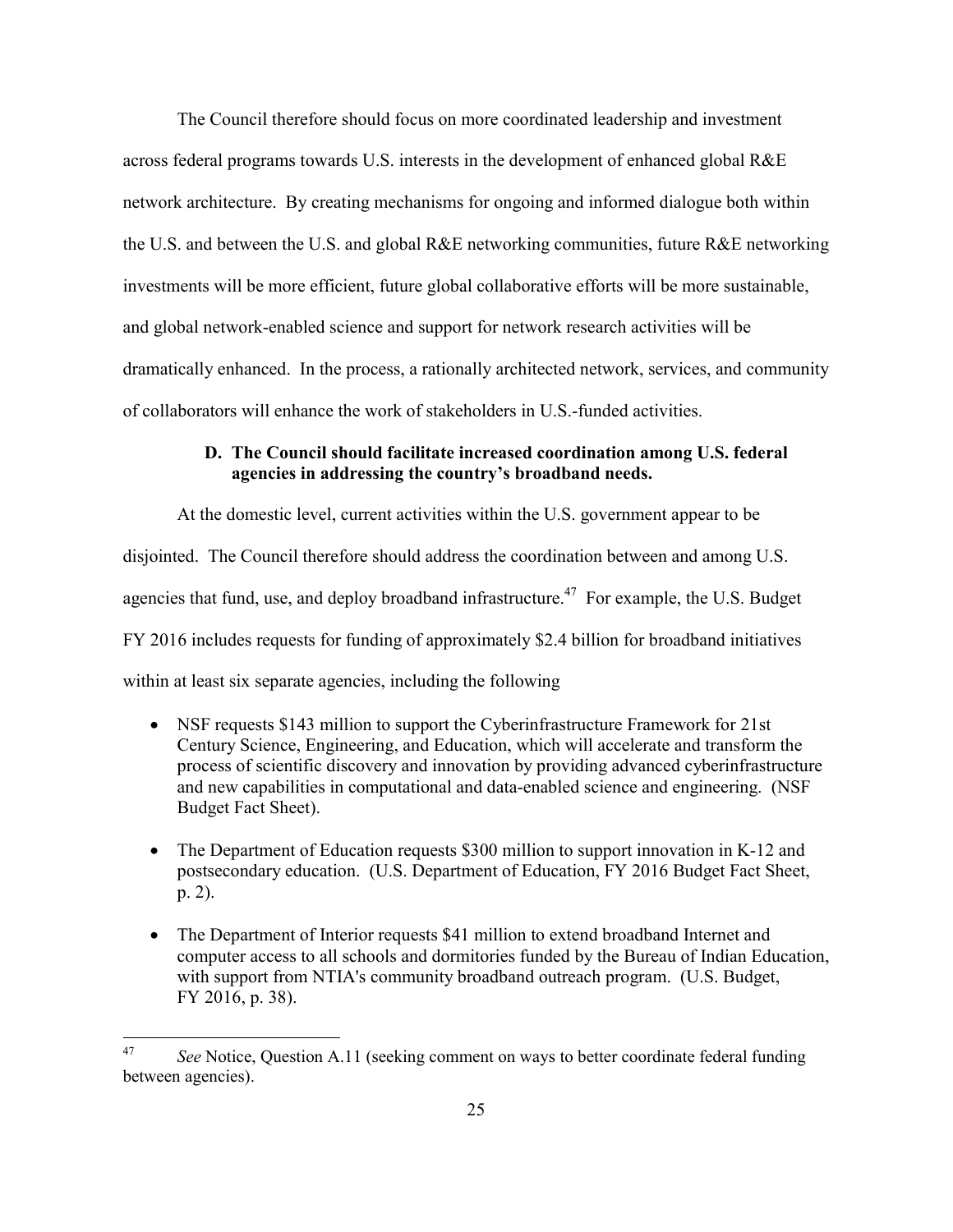- The Budget provides \$242 million for the National Strategic Computing Initiative within DOE to promote innovation in high-performance computing to support national security, scientific discovery, and economic competitiveness. (U.S. Budget, FY 2016, Analytical Perspectives, p. 297).
- The Budget provides \$690 million to support USDA's Telecommunication Loan Program for the improvement and construction of telecommunication facilities in FY 2016. USDA also requests \$792 million in loan guarantees and direct loans to support new community infrastructure. In addition, the Budget also provides USDA with another \$89 million in broadband loans and grants (FY 2016 USDA Budget Summary, p. 46; U.S. Budget, FY 2016, Analytical Perspectives, p. 313-14).
- NTIA requests \$13 million in support of broadband programs. NTIA will redirect a portion of its base budget to continue the momentum of the BTOP grant program by providing sustained technical assistance and outreach to a diverse set of communities and stakeholder groups to strengthen broadband capacity, economic opportunities, and innovation. (U.S. Budget, FY 2016, Appendix, p. 213).

As this sampling illustrates, the amount of money that the U.S. invests in broadband-related initiatives could be more effective if certain federal broadband goals and programs were consolidated. The Council thus should seek out ways to streamline and centralize the broadband activities and funding efforts of the federal government. This will make broadband investments more effective, avoid duplication of efforts, and identify synergies across agencies. In addition, by involving campus researchers in its coordination efforts, the Council can amplify federal investments by supporting the types of networking systems that truly meet researchers' needs.

#### **IV. The Council should support the development of a nationwide network performance measurement platform for CAIs.**

The Council seeks comment regarding the variance in broadband speed definitions.<sup>48</sup> Internet2 respectfully submits that a more fundamental issue exists regarding how broadband capacity is measured, and not simply how speeds are defined. Indeed, broadband testing is a critical tool used by policymakers to understand residential broadband adoption and to

<sup>48</sup> *See* Section III, Question 8.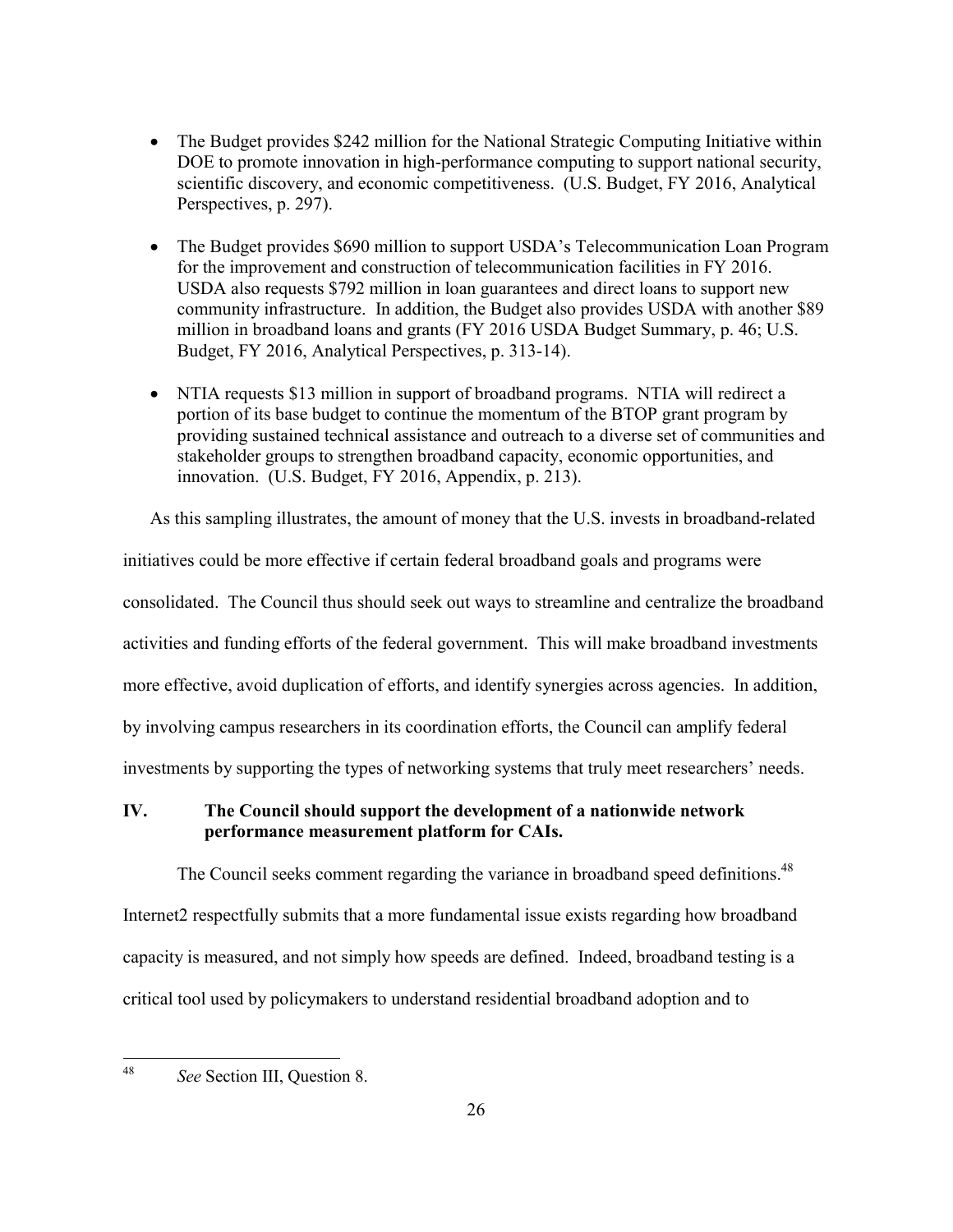understand the speed tier and quality of broadband used in households. However, the tools that currently are used to measure residential speeds are insufficient for measuring broadband capacity and performance at the CAI level. In order to assess where improvements can achieve the greatest return on investment at the CAI level, the Council should focus on supporting the development and adoption of a broadband speed-measuring tool designed specifically for CAIs.

Today, there are two prominent broadband speed-testing tools provided by Ookla and Network Diagnostic Tool ("NDT"), which are used by the FCC's speed test initiative. Given their focus on measuring residential broadband connections, these tools do not provide consistently accurate results in CAI networking environments. The problem is that either the testing algorithms used are proprietary or the tools are architected to use testing protocols that do not work well in CAI networking environments, which often are heavily firewalled and include network address transition ("NAT") configurations (in which multiple computers or network devices are connected via a single IP address). As a result, these test results cannot be validated independently and are otherwise insufficient for CAI networking environments.

In order to accurately understand CAI broadband environments, the Council should support the development, deployment, and adoption by CAIs of an open-source network performance measurement platform specifically designed to assess CAI broadband performance and connection quality. Such a tool can be operated on a national scale and serve as a trusted source for impartial and authoritative information on CAI broadband connectivity, supporting federal, state, and local broadband policy decisions. Indeed, through supporting the development and adoption of a scalable, long-lived measurement platform, the Council would obtain a mechanism to collect complete, accurate, and consistent data on current CAI broadband connectivity, as well as longitudinal data to inform the Council's strategy and investment